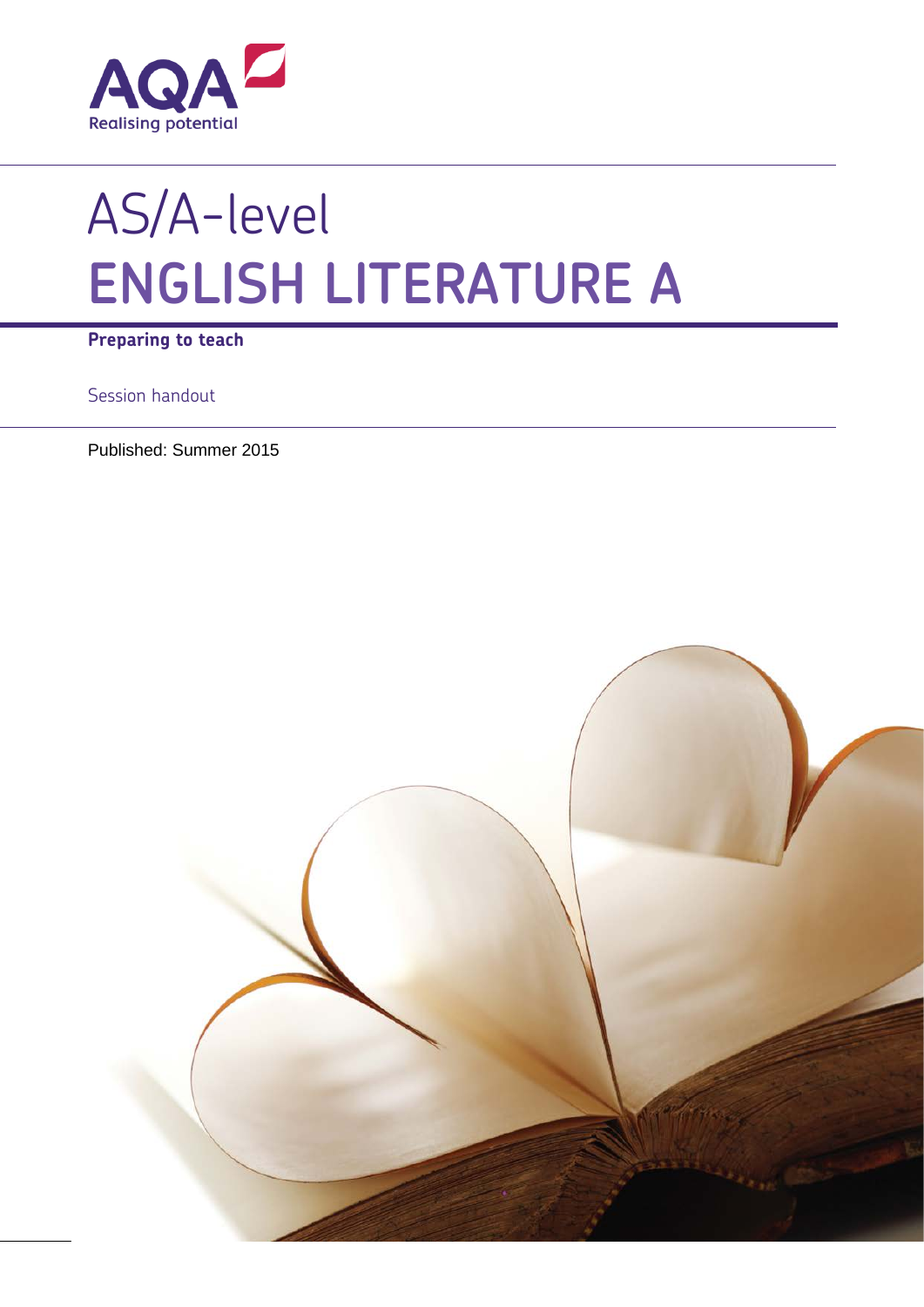# **Contents**

| <b>Contents</b>                                                       | Page |  |  |
|-----------------------------------------------------------------------|------|--|--|
| AS specification at a glance                                          | 3    |  |  |
| A-level specification at a glance                                     |      |  |  |
| Love through the ages                                                 |      |  |  |
| Love through the ages: specimen question commentary                   | 6    |  |  |
| Love through the ages: exemplar student response and commentary       |      |  |  |
| Co-teaching                                                           |      |  |  |
| How to co-teach our English Literature specifications                 | 14   |  |  |
| Co-teaching: a possible route through AS and A-level                  |      |  |  |
| <b>Modern Times</b>                                                   |      |  |  |
| A-level Paper 2B: specimen insert                                     | 19   |  |  |
| Creating your own questions: comparative text                         | 21   |  |  |
| Specimen question commentary: comparative text                        | 22   |  |  |
| Exemplar student response and commentary: comparative text            |      |  |  |
| Non-exam assessment: Independent critical study:<br>texts across time |      |  |  |
| NEA: exemplar student response                                        | 32   |  |  |
| <b>Appendices</b>                                                     |      |  |  |
| Appendix A: NEA: exemplar student response: moderator commentary      |      |  |  |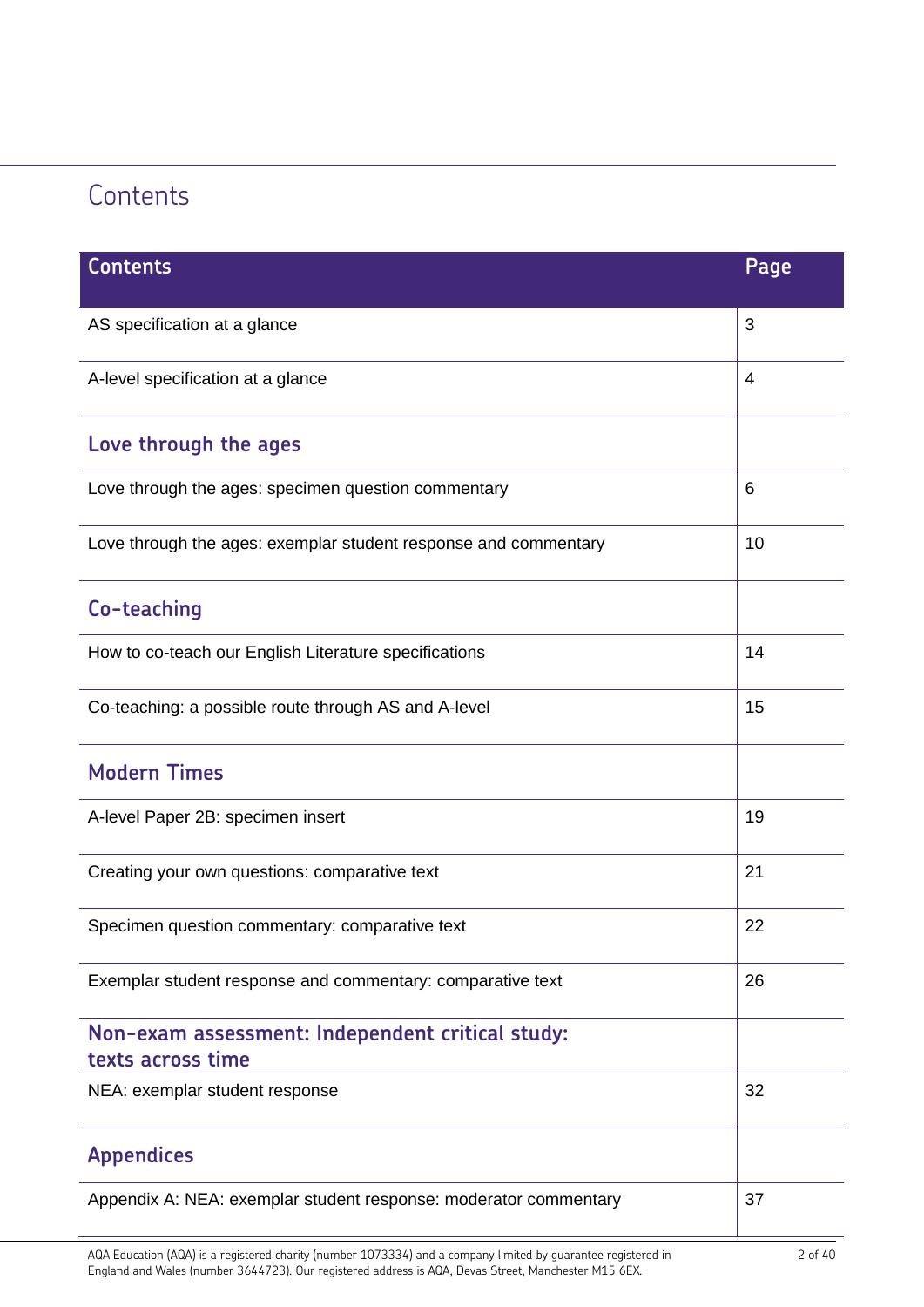# AS specification at a glance

## **Paper 1: Love through the ages: Shakespeare and poetry +**

Study of two texts: one Shakespeare play and one AQA anthology of love poetry through the ages (pre-1900 or post-1900)

#### **Assessed**

Written exam: 1 hour 30 minutes

Closed book

50 marks

50% of AS level

#### **Questions**

Section A: Shakespeare. One passage-based question with linked essay(25 marks)

Section B: Poetry. One question on printed poem (25 marks)

## **Paper 2: Love through the ages: prose**

Study of two prose texts. Examination will include an unseen prose extract

#### **Assessed**

Written exam: 1 hour 30 minutes

Open book

50 marks

50% of AS level

#### **Questions**

Section A: Unseen prose. One compulsory question on unseen prose extract (25 marks)

Section B: Comparing prose texts. One comparative question on two prose texts (25 marks)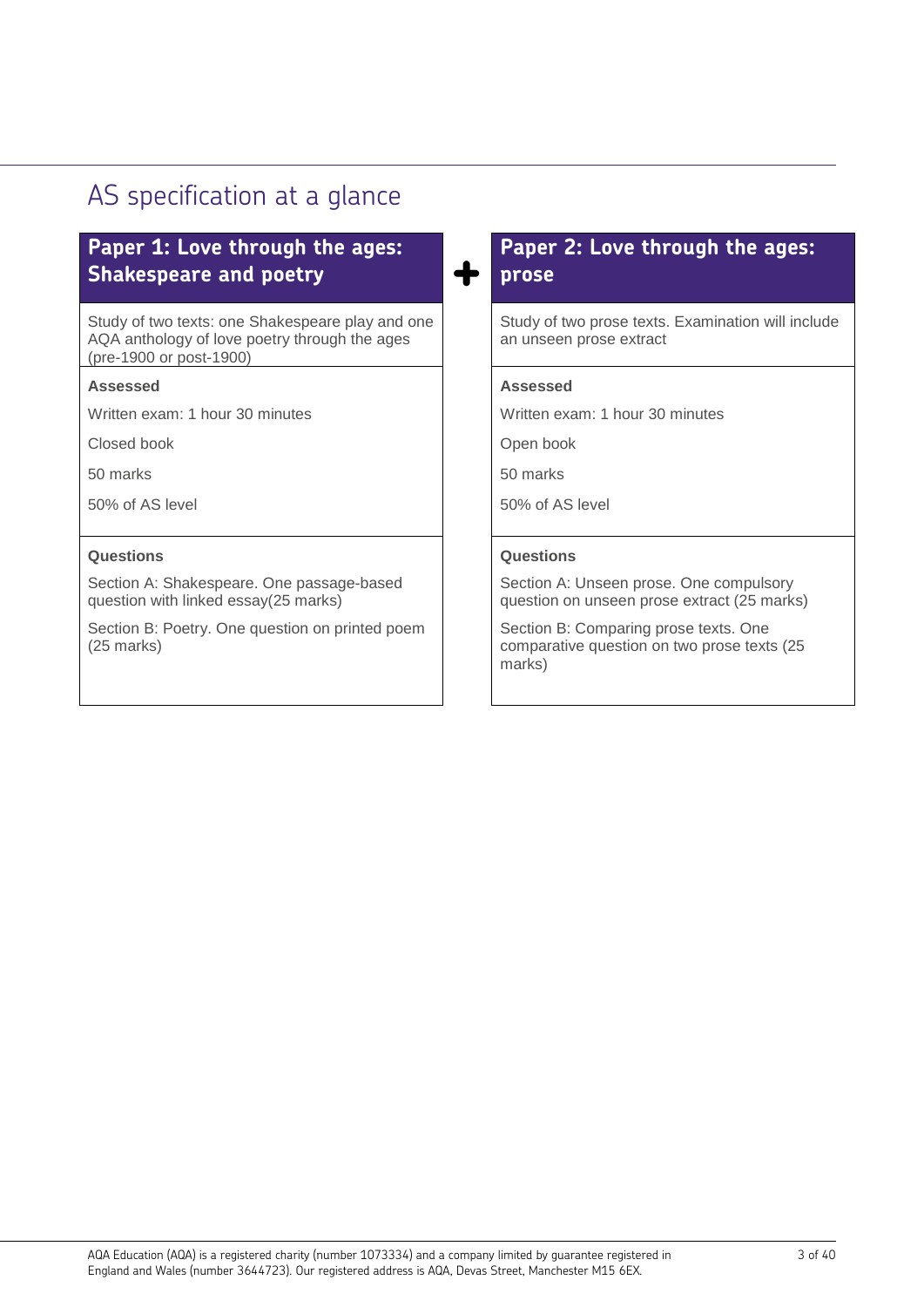# A-level specification at a glance

# **Paper 1: Love through the ages +**

Study of three texts: one poetry and one prose text, of which one must be written pre-1900, and one Shakespeare play

Examination will include two unseen poems

#### **Assessed**

Written exam: 3 hours

Open book in Section C only

75 marks

40% of A-level

#### **Questions**

Section A: Shakespeare: one passage-based question with linked essay (25 marks)

Section B: Unseen poetry: compulsory essay question on two unseen poems (25 marks)

Section C: Comparing texts: one essay question linking two texts (25 marks)

## **Paper 2: Texts in shared contexts +**

Choice of two options:

Option 2A: WW1 and its aftermath

Option 2B: Modern times: literature from 1945 to the present day

Study of three texts: one prose, one poetry, and one drama, of which one must be written post-2000

Examination will include an unseen extract

#### **Assessed**

Written exam: 2 hours 30 minutes

Open book

75 marks

40% of A-level

#### **Questions**

Section A: Set texts. One essay question on set text (25 marks)

Section B: Contextual linking

- one compulsory question on an unseen extract (25 marks)
- one essay question linking two texts (25 marks)

## **Non-exam assessment: Independent critical study: texts across time**

Comparative critical study of two texts, at least one of which must have been written pre-1900

One extended essay (2500 words) and a bibliography

#### **Assessed**

50 marks

20% of A-level

Assessed by teachers

Moderated by AQA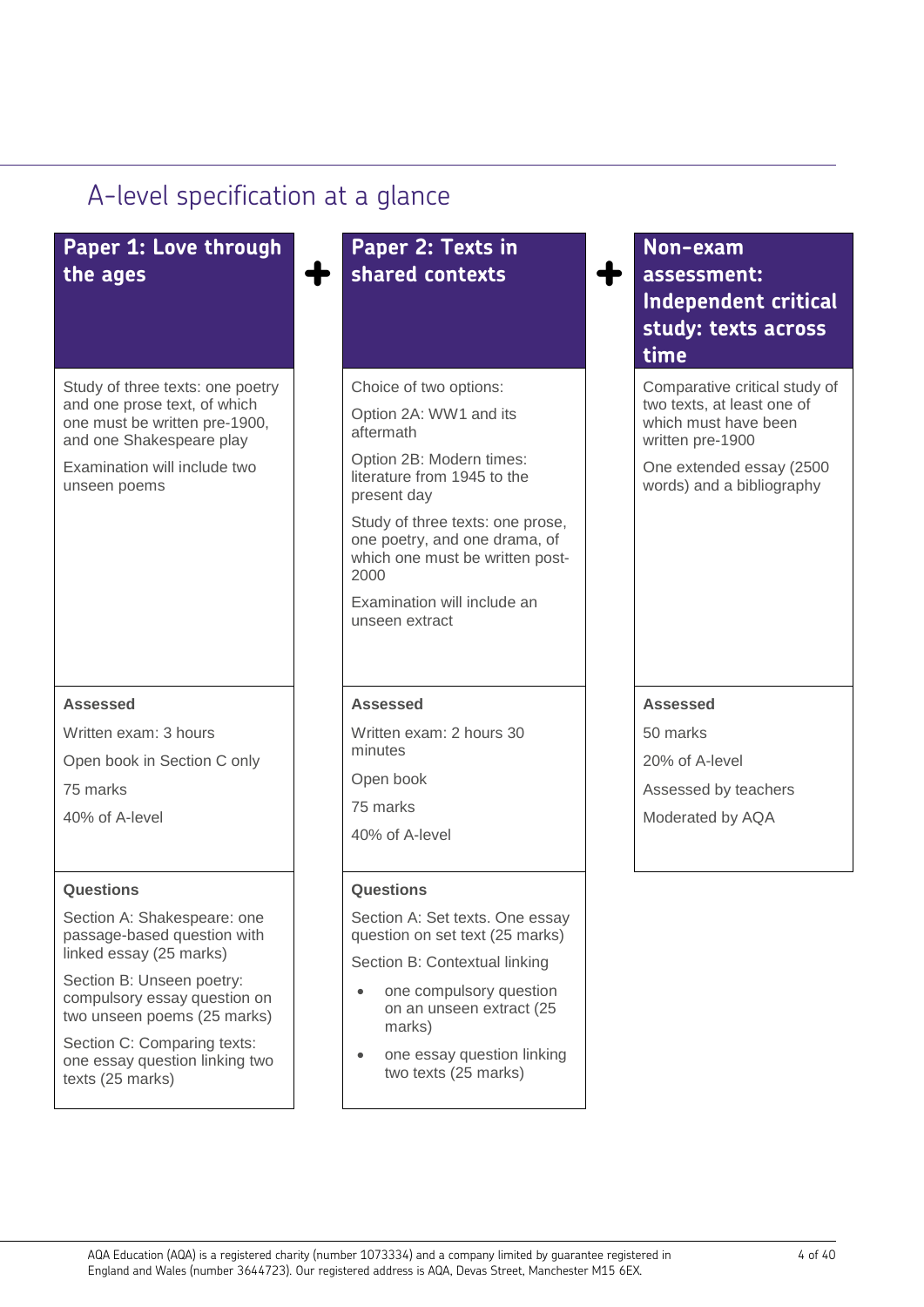# **Love through the ages**

AQA Education (AQA) is a registered charity (number 1073334) and a company limited by guarantee registered in England and Wales (number 3644723). Our registered address is AQA, Devas Street, Manchester M15 6EX.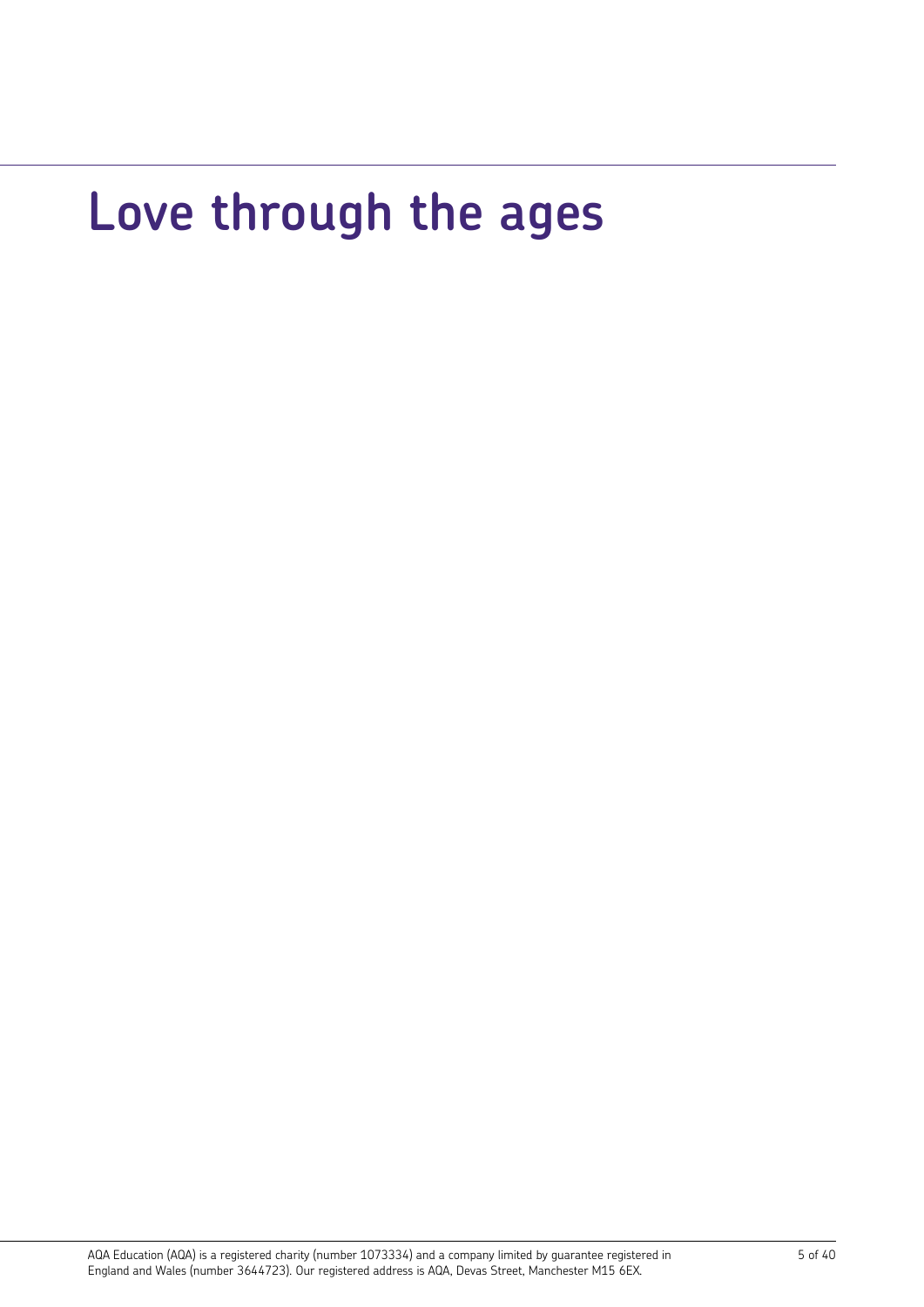## Love through the ages: specimen question commentary

This resource explains how a question taken from the specimen assessment material addresses the assessment objectives, with some suggestions of how the task might be approached. This is not intended to be an exhaustive list of every point that could be made but it gives teachers and students some guidance that will support their work on this paper.

## **A-level Paper 1, Section C**

## **Sample question**

Compare how the authors of two texts you have studied present barriers to love.

### **How the question meets the assessment objectives**

In this question, as throughout the paper, the assessment objectives are all assessed. As a result, all the key words in the question should be addressed, indicating either focus (how authors present, barriers to love) or direction (compare, two texts).

**AO1** is tested through the way the students organise their writing and express their ideas as they are comparing how barriers to love are presented. Students will need to use coherent, accurate written expression in their answer in order to compare efficiently and in doing so will use appropriate concepts and terminology.

**AO2** is set up in the requirement for students to explore the writers' methods and their effects, signalled by the word 'present', and to show how the methods open up meanings about intense emotions and barriers to love. Students should illustrate their answers with relevant textual detail wherever possible – with quotations and other close reference – to support the points in their comparison and discussion.

**AO3** is addressed when candidates demonstrate an understanding of the various contexts of barriers to love, for example class, racial, physical, religious, political, emotional, permanent and temporary. In exploring the nature of barriers to love as presented in their two texts, students will engage not only with the specific context of Love through the ages, but also with the contexts of when texts were written and of reader response.

To address **AO4** students will make comparisons between their two chosen texts, as directed in the question, and will connect to a wider awareness of barriers to love and the many forms its representation can take in literature of Love through the ages.

**AO5** will be addressed when students grapple with meanings that arise about barriers to love in the texts and show an understanding that through comparison different meanings can be opened up. Critical viewpoints might be used to help advance the argument, or to offer alternatives.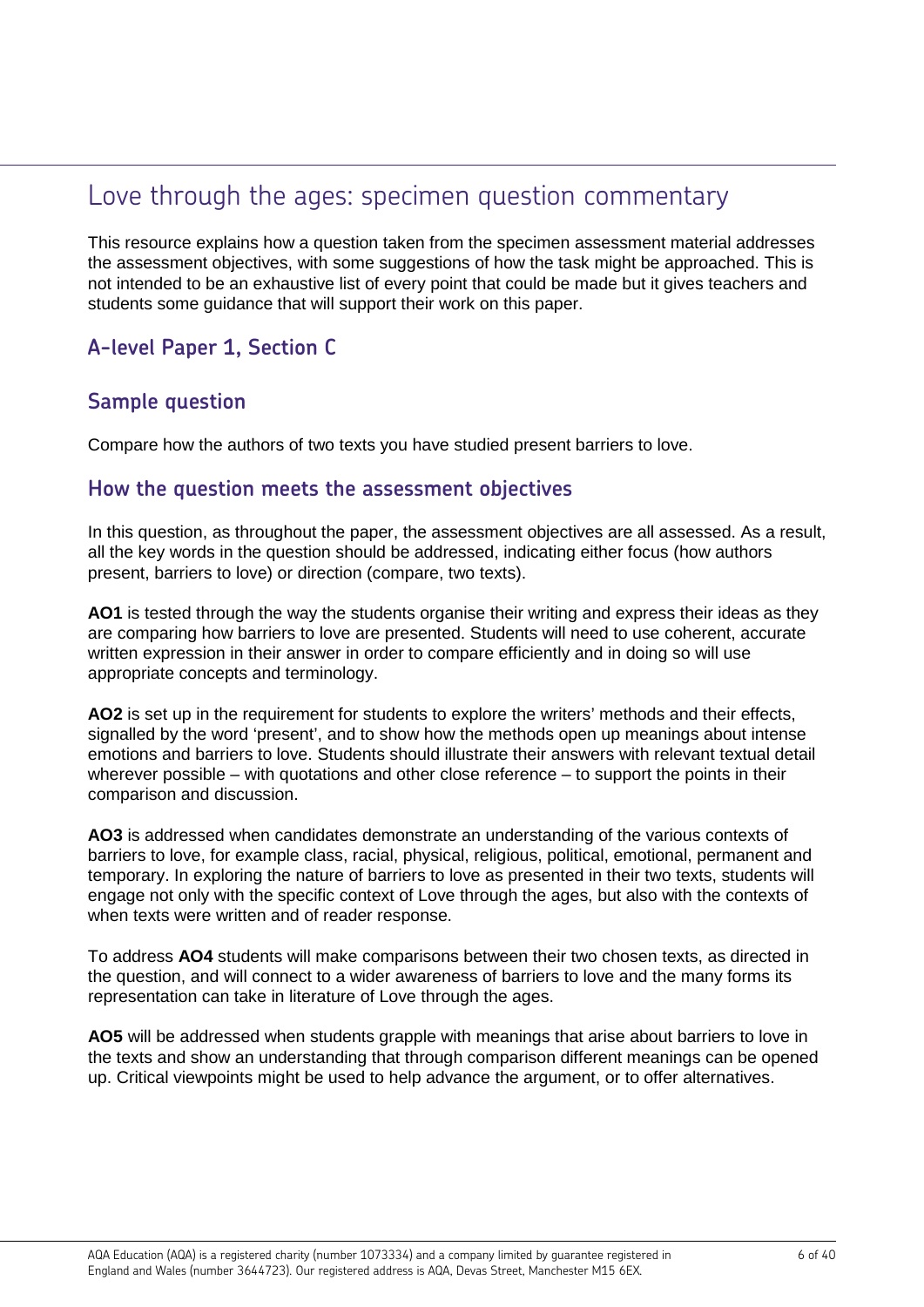## **Possible content**

[The exemplar scripts here use Kate Chopin, *The Awakening* as the prose text and *AQA Anthology of Love Poetry through the Ages: Post-1900* as the poetry text. The specific guidance below gives examples only from those two texts.]

Students will address **AO2** if they focus on any of the following, according to which genre their chosen texts belong to. This is an Open Book examination, therefore candidates are expected to quote appropriately and accurately from those texts.

For the prose text (here *The Awakening*), attention could be paid to:

- narrative structure: how the sequence of events reflects Edna's process of 'awakening' and so her increasing attempt to overcome the barrier of social expectation to be with the man she loves (initial internal stirrings on meeting Robert; beginning to paint again; learning to swim; refusing to fulfil wifely duties; awareness of sexuality in relationship with Alcee Arobin; moving out of marital home; suicide as complete solitude and defeat or as ultimate freedom and independence)
- the delineation and presentation of character. A range of female characters are drawn against which Edna can be judged: Adele as the Victorian feminine ideal of the devoted wife and mother; the lady in black as representative of the socially acceptable widow; the two young lovers who symbolise acceptable (pre-motherhood) love; the Farival twins who are destined to join the nunnery; Mademoiselle Reisz whose independence is epitomised in her devotion to her passion of music
- the ironic narrative voice
- the use of dialogue and of indirect speech: as Edna learns to define things for herself and to express herself through female Creole frankness, through her painting and those around her
- the description of settings helps to mark Edna's process of 'awakening': Grand Isle and the marital home in New Orleans represent the social expectation of Edna as 'mother-woman' and perfect hostess; the Cheniere Caminada provides the initial, albeit temporary, glimpse at a romantic world and so of liberation; the pigeon house which is supposed to symbolise Edna's independence but in fact isolates her
- ways of influencing the reader's response to character and incident, for example the use of metaphor: the caged parrot which cannot make itself understood as representative of Edna; the winged bird at the seashore, initially in Edna's imagination flying away from a man as Edna wished to escape but at the end of the novel injured and crashing into the water; the sea as a symbol of Edna's rebirth where its vastness suggests freedom and escape from social expectation but also represents the loneliness of independence.

For the poetry text (here *AQA Anthology of Love Poetry through the Ages: Post-1900*), attention could be paid to:

- use of structural features to convey difficulty of communication e.g. enjambment and erratic rhyme scheme in '*Talking in Bed*'; conversely a steady rhyme scheme in '*One Flesh*' to suggest an ongoing bond in spite of separation
- use of irony eg a poem entitled '*Talking in Bed*' which is actually a poem about silence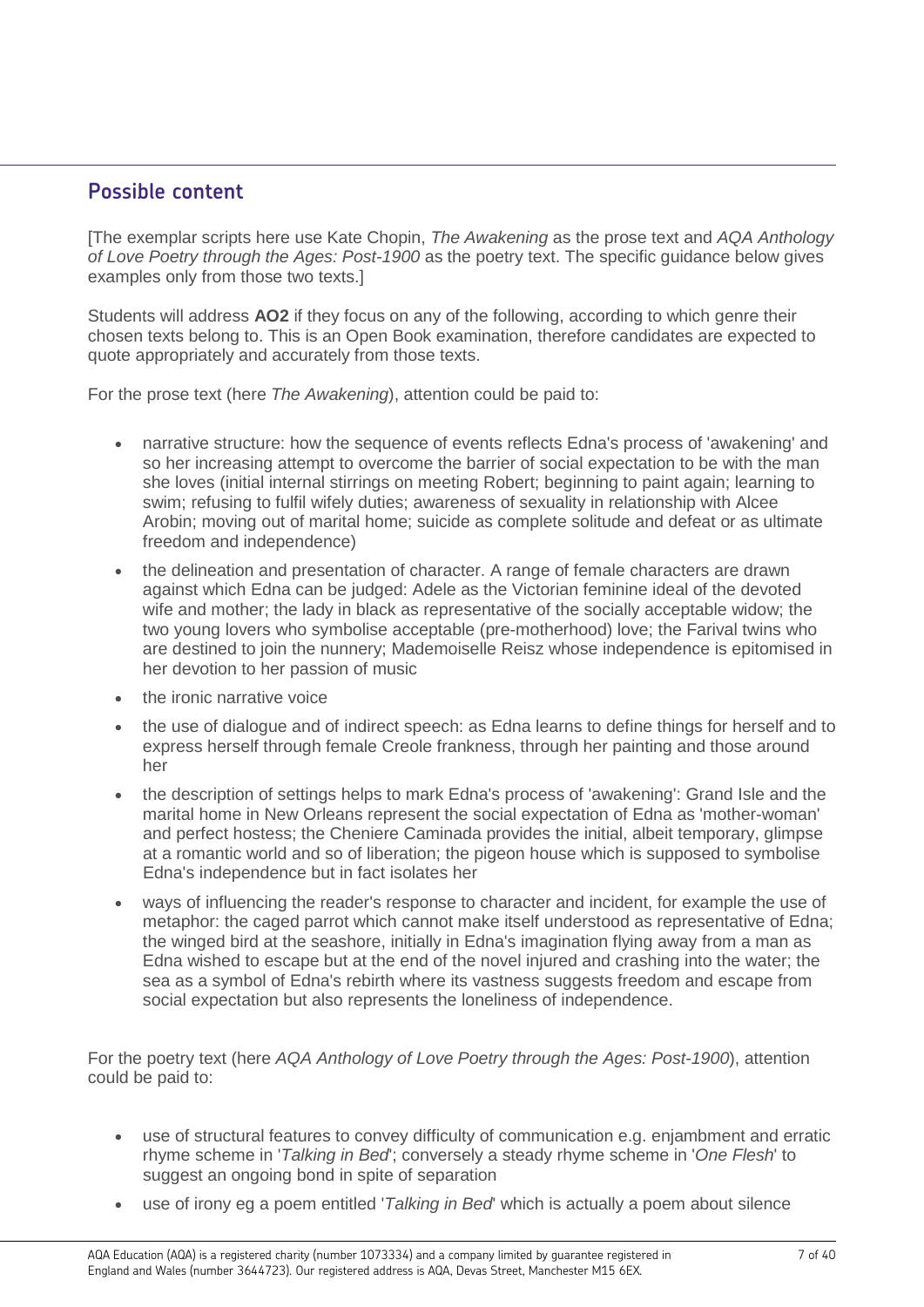- use of contrast in '*One Flesh*' to show the change in the couple's relationship from passion to separation or in '*For My Lover, Returning To His Wife*' to highlight the difference between the wife and the mistress; the silent inside contrasted with the active outside in '*Talking in Bed*'
- use of figurative language methods e.g. in '*One Flesh*' a metaphor to convey the fragility of marriage, a simile to show the wreckage of the relationship; in '*For My Lover, Returning To His Wife*' a metaphor to suggest the temporary nature of the mistress and a simile to convey the permanence of the wife
- use of symbolism such as the wedding ring in '*Timer*'.

To address **AO3** students will need to explore: the nature of barriers to love as it affects those who desire a relationship (Edna and Robert in *The Awakening*, the poet in '*After the Lunch*') or those already within a relationship (Edna and Leonce in *The Awakening*, the poet in '*For My Lover, Returning to His Wife*', the married couples in '*One Flesh*' and '*Talking in Bed*'); the nature and impact of social convention as a barrier to love on the one hand, and of mental and emotional separation and difficulty of communication within a relationship on the other; how the presentation of barriers to love is connected to other themes and subjects in the literature of Love through the ages. Students need to take account of the fact that *The Awakening* (1899) was written in a transitional phase for American women's writing which was challenging a literary tradition of the Victorian feminine ideal of devoted wife and mother; Louisiana at that time still saw women as their husband's legal property and, as a largely Catholic state, divorce was extremely rare. By 1964, whilst divorce was still unusual and people stayed together unhappily 'for the sake of the children', students might reflect on the changing attitudes towards marriage which emerged in the late 1960s/early 1970s when writing about '*Talking in Bed*'.

**AO4** will be addressed when candidates compare the presentation of barriers to love in their two texts, thereby connecting with the representation of one of the central issues of the literature of Love through the ages. They could cite examples of changing ideas about the nature of love and about barriers to love which might be experienced. They should, however, concentrate on the differences and similarities noted between their two chosen texts and attempt to make valid comparisons at all significant stages of their answers, as directed in the question. Comparisons with *The Awakening* might include:

- '*One Flesh*' and '*Talking in Bed*' for social expectations of and within marriage; feelings of isolation and separation within marriage; difficulty of communication; how love within marriage changes over time
- '*For My Lover, Returning to His Wife*' for lover admitting defeat to the wife and so to the conventions of marriage; the inability to match up to the representation of the 'perfect' wife and mother; the temporary nature of the adulteress
- '*Timer*' where the symbolism of the wedding ring, which survives the cremation, is celebrated as a sign that love continues even after death; conversely Edna's inability to destroy her wedding ring and so social convention is portrayed as a barrier to love between Edna and Robert
- '*After the Lunch*' where the poet's heart is ruling her head and convincing the rational self that love can overcome any potential barriers, much as Edna does in *The Awakening*.

The criteria of **AO5** are met if students are able to show that they have fully 'compared the presentation of barriers to love' in their chosen texts. They should be ready to initiate and manage interpretations around the nature and possible forms of barriers to love as expressed in those texts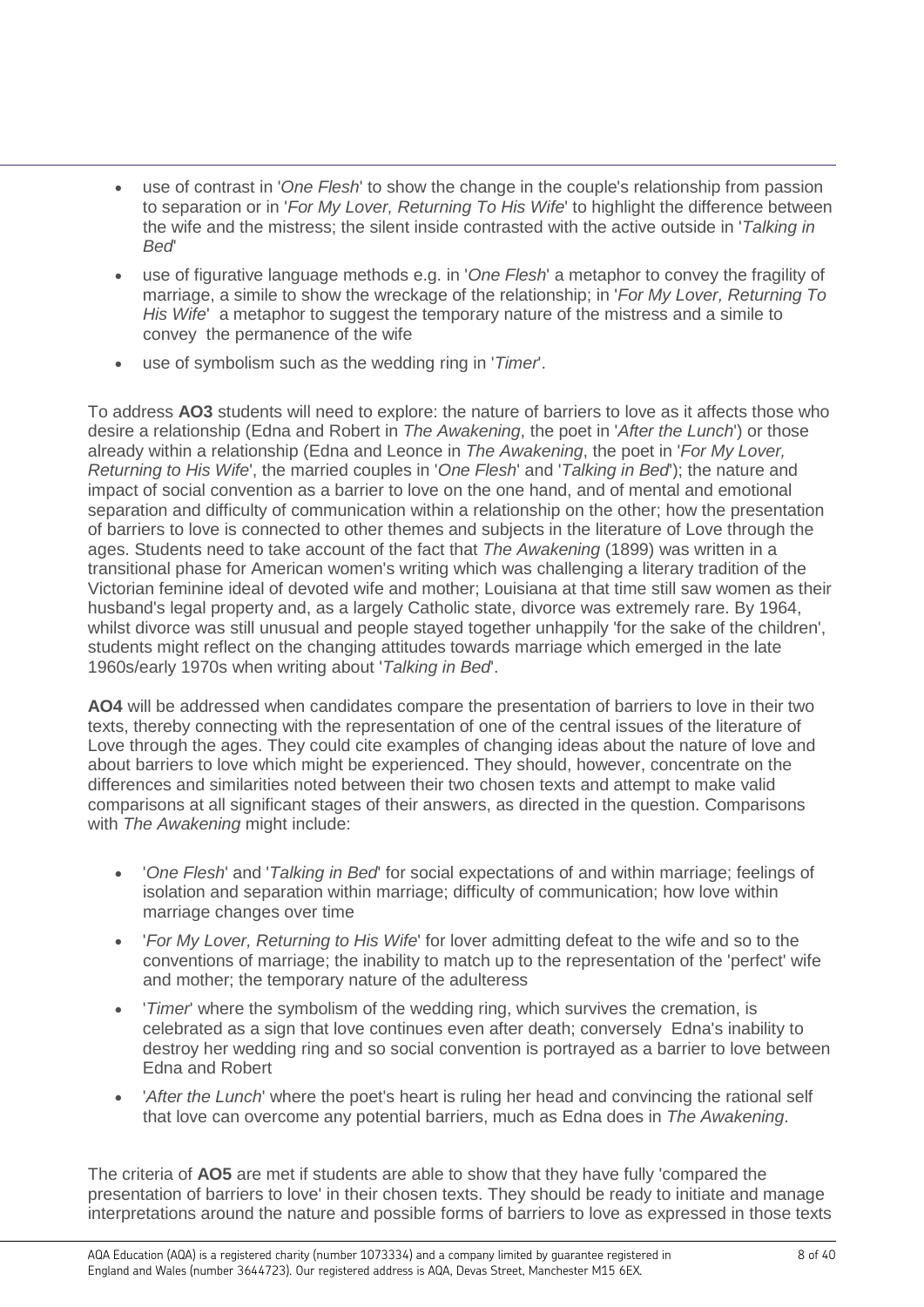(social expectation, physical distance, difficulty of communication, mental and emotional separation, acceptance of defeat, the temporary nature of love) and to evaluate the extent to which the contrasting genres – here prose and poetry – affect the ways in which barriers to love are presented and meanings generally are understood by the reader.

## **Other aspects of love which can be explored in The Awakening**

- The difference between society's expectations of men and of women in matters of love: men appear to have greater freedom but, whilst Robert's passion for Edna is strong, he will not break with social expectations and so refuses to enter into a permanent relationship with Edna.
- Jealousy: context of Creole husbands who are so sure of their woman's fidelity that they do not even entertain the idea that they would be unfaithful and so do not succumb to jealousy, hence Leonce's failure to understand that the change in Edna has anything to do with another man; outside marriage, however, both Edna and Robert feel jealousy of the other's attention towards other people.
- Robert's engagement in courtly love; acceptable in Creole society because of the husband's complete faith in his wife's fidelity.
- Passion: only portrayed outside marriage such as by the young lovers; Edna recollects her passionate infatuations before marriage; Edna, whose passions are aroused by music, now only feels passion with Robert and Alcee; the lady in black has to suppress passion out of respect for her dead husband.
- Familial love: Adele as the 'perfect mother' in opposition to Edna who feels enslaved by her children.
- Truth and deception: Edna does not set out to deceive her husband but ironically does not need to because of his own self-deception as to the absolute fidelity of married women.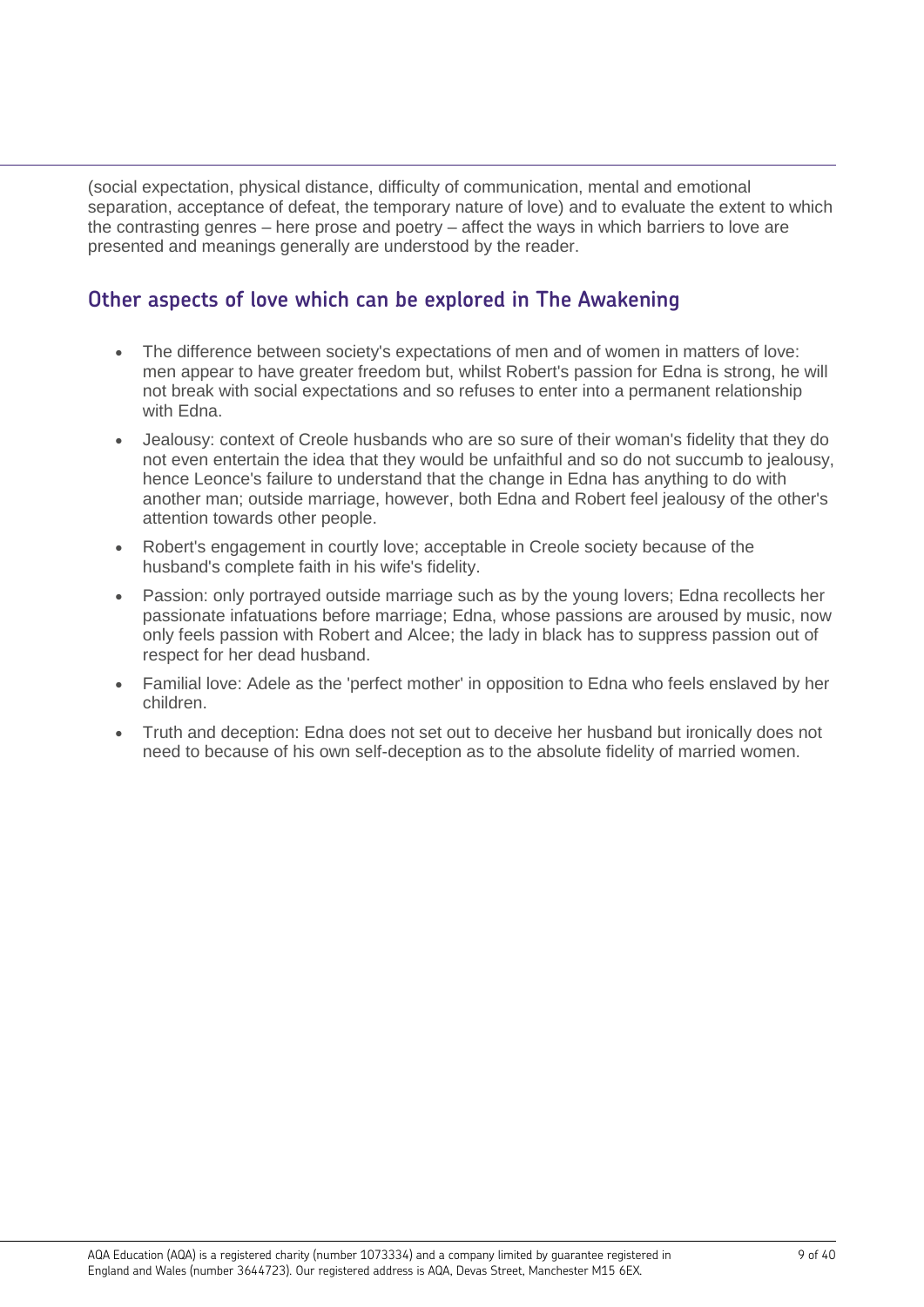## Love through the ages: exemplar student response and commentary

Below you will find an exemplar student response to a Section B question in the sample assessment materials, followed by an examiner commentary on the response.

## **A-level Paper 1, Section B**

It has been said that Rossetti's poem is conventional and celebratory, whereas Millay's poem offers a very different view of love.

Compare and contrast the presentation of love in the following poems in the light of this comment.

### **Student response**

Both poems, although written some seventy years apart, can be regarded as Lyric poetry, which is usually written in the first person and which expresses personal emotions and feelings, some of which can be extreme. This type of poetry was popular in both the 19th and 20th centuries. Victorian lyric poetry was influenced by Romantic poets, such as Keats and Wordsworth, and so it can be argued that Rossetti's poem 'A Birthday' is conventional for the time in which it was written because of its reliance on natural and religious imagery and in its outpouring of happiness at thoughts of her love; this outpouring, together with the poem's title, suggest that the poem is indeed a celebration of love. Millay's poem appears to challenge this romantic view of love but it might be argued that, although Millay uses very different imagery to Rossetti, she does still celebrate the power of love.

Rossetti's outpouring of love is achieved in the first stanza by a series of similes which create images of happiness and celebration linked to the natural world. Firstly Rossetti's heart is likened to 'a singing bird', which is always a joyful sound. The poem itself could be seen as song-like in its alternating rhyme scheme and the refrain of 'My heart is…' The potential for love to grow is conveyed through the idea of it as a 'shoot' which is 'watered' and cared for within the security of a 'nest'. A nest is associated with the birth of a baby, a cause for celebration, and perhaps what the poet is hoping for from this relationship. The following simile, however, suggests that love has grown strong as the boughs of the apple tree 'are bent with thickset fruit', which would be a cause for celebration. The final simile is gentle and relates to a state of peace where her heart 'paddles in a halcyon sea.' It seems as if the poet is searching for the right words to express how her heart feels but, in spite of these increasingly romantic, celebratory images, Rossetti cannot find images strong enough and so ends by simply saying that her heart is 'gladder' than any of these images, which would effectively convey the strength of her love for a Victorian reader used to celebrating images of the natural world in Romantic poetry.

Millay also suggests what love is not but, unlike Rossetti, Millay does not use positive images to emphasise the power of love but instead uses negative images to provide a much more realistic view of what love is, or is not, capable of. The simple sentiment in the opening line, informs us that love cannot provide us with even the basic necessities of 'meat nor drink Nor/ slumber nor a roof against the rain.' As with Rossetti, the images intensify as the poem goes on but here with images of sickness and pain that love is not able to overcome. The alliterative 'breath', 'blood' and 'bone' help Millay to stress how love may be a disappointment because it cannot help us in times of need and hardship.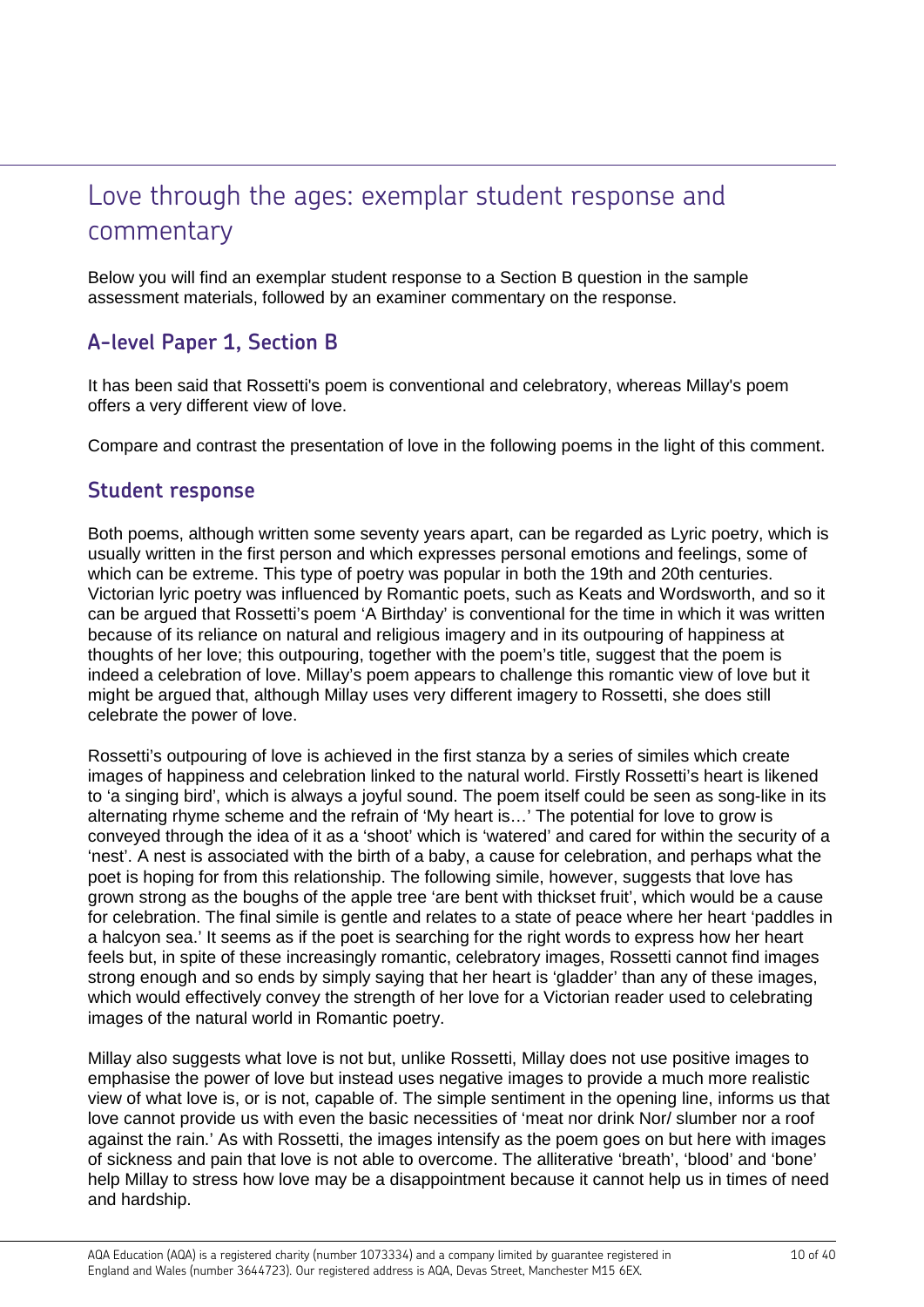Where Rossetti introduces even stronger images of richness into stanza two of her poem, however, Millay seems to change her attitude a little in Line 7 and this is signalled by the word 'yet'. The negative images continue with the personification of 'death' and 'pain' but Millay does begin to suggest that she would endure this pain rather than trade her lover for 'release' from it. Before we begin to see her poem as celebrating love after all, however, Millay finishes it on a note of uncertainty as to whether she would make that trade: 'I do not think I would.' This ambiguity is also emphasised in Millay's use of the sonnet form, usually associated with a romantic outpouring of love, to convey a much more uncertain and perhaps realistic view of love. As Millay was writing in the 20th century, she would have had greater freedom than Rossetti to express unconventional ideas about love; it is interesting and effective, therefore, that she chooses a conventional love poetry form to convey such ideas and one that has more famously been used by men. Perhaps this is her way of showing that, even though she is not shouting about the joy of love as Rossetti does, Millay does believe that love should be celebrated.

Conversely, Rossetti's attitude towards love remains celebratory throughout her poem although there is a shift in tone between stanzas one and two. Having decided that none of the similes in stanza one adequately describe her heart, Rossetti uses a series of imperatives in stanza two to demand 'a dais' which can be decorated in a way that will reflect how important her love is. Rossetti uses rich imagery for this decoration of 'silk', 'vair' and 'purple dyes' and exotic carvings of 'doves', 'pomegranates', 'peacocks', 'gold and silver grapes' and 'silver fleur-de-lys', which remind the reader of robes and furnishings for royalty and Rossetti seems to be preparing for a celebration. The celebration could of course be the birthday but the religious imagery Rossetti includes, 'an apple-tree', 'a rainbow' and 'doves', suggests that the dais might be the altar in a church and the celebration her marriage to her love. Once again, the inclusion of this religious imagery can be seen as conventional for the period in which it was written.

There seems little doubt, therefore, that Rossetti's poem is conventional and celebratory. Rossetti's outpouring of joy at her love is achieved through the song-like structure of the poem and the natural and religious imagery, which is full of richness and happiness. Millay's poem does indeed use a conventional sonnet form but this only serves to emphasise the unconventional ideas about love it contains. Whether Millay celebrates love or not is uncertain; she does not express any joy about love but is prepared to endure pain rather than lose it. Her lack of joyful imagery might reflect the fact that she was writing in the 20th century when a more realistic view of love was possible in poetry but that does not mean that Millay does not think love is worth celebrating. She leaves this to the reader to decide.

## Examiner commentary

**AO1:** The student has produced a confident and perceptive argument which is wholly relevant to the task. The use of literary critical concepts and terminology is assured and the response is maturely expressed.

**AO2:** There is a perceptive understanding of how meanings are shaped by the methods used by each of the poets. A range of methods are analysed and there is confident and integrated comparison of how these methods are presented.

**AO3:** The student shows an assured understanding of how the ideas conveyed by the poets and the methods used to convey these ideas are influenced by the time in which the poems were written.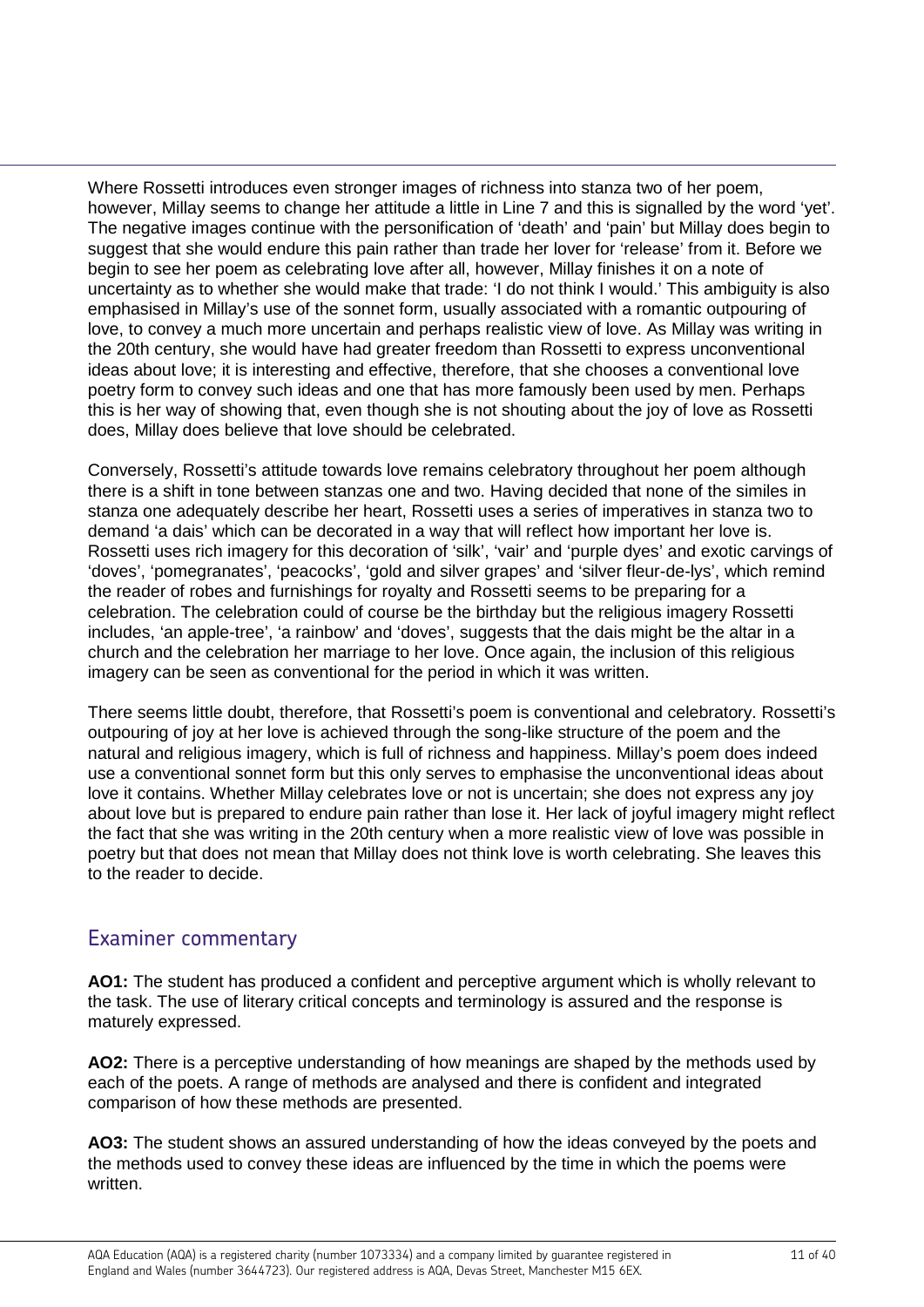**AO4:** There is perceptive exploration of the similarities and differences between the poems, both in their attitudes to love and in the ways in which love is presented. Through this assured comparison, the candidate is addressing the central issue of literary representations of how lovers express their feelings in two texts separated by a substantial period of time.

**AO5:** Through a perceptive and confident discussion about the proposition set up in the task, the student engages intelligently with different interpretations which arise.

Overall: Perceptive and assured. This response seems to fit the band 5 descriptors.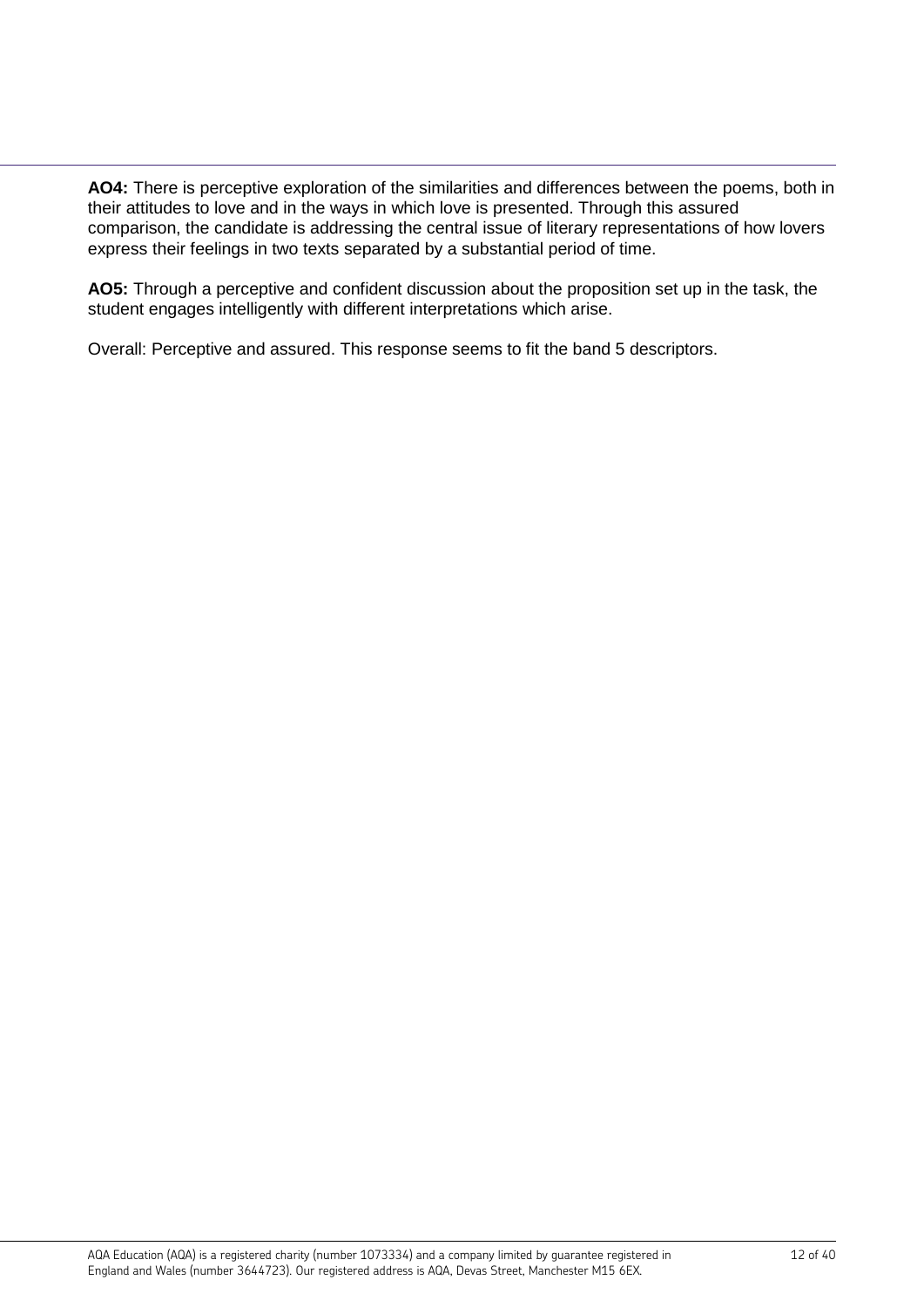# **Co-teaching opportunities**

AQA Education (AQA) is a registered charity (number 1073334) and a company limited by guarantee registered in England and Wales (number 3644723). Our registered address is AQA, Devas Street, Manchester M15 6EX.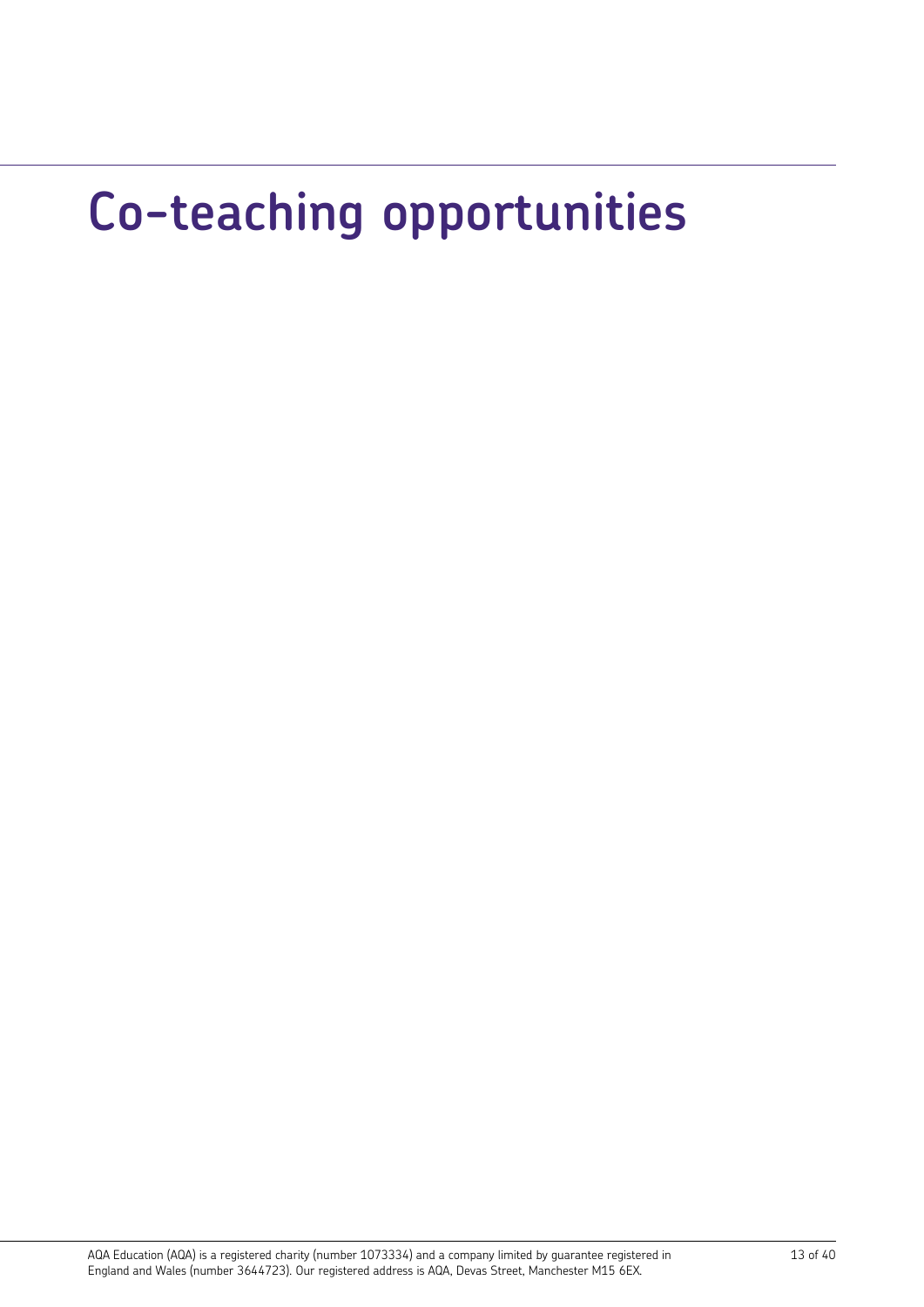## How to co-teach our English Literature specifications

**English Literature A: a thematic, historicist approach**



email English-GCE@aqa.org.uk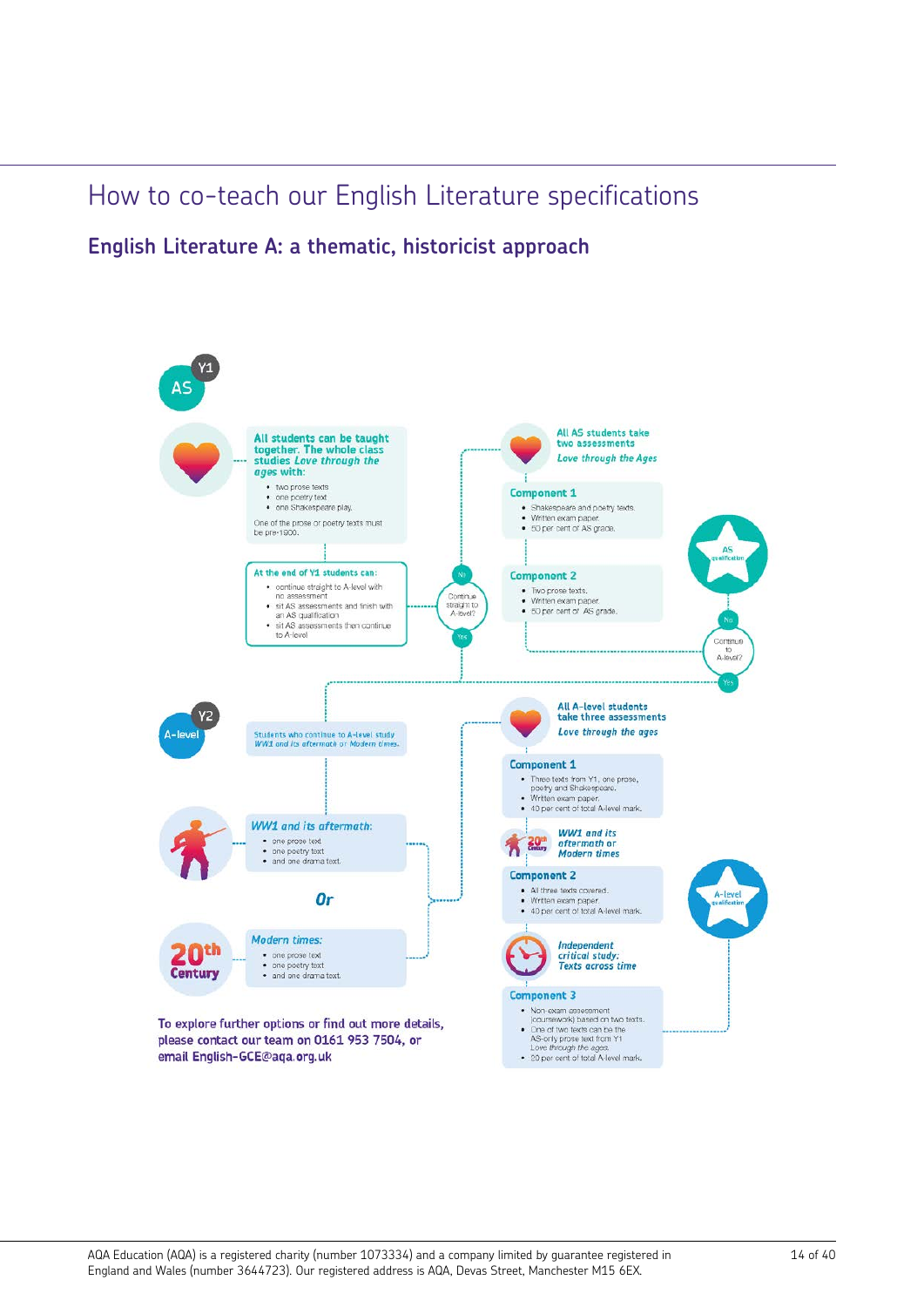# Co-teaching: a possible route through AS and A-Level

## **AS and A-level English Literature A**

This suggested programme of study assumes that all students will sit the AS examination at the end of Year One.

It is written in the knowledge that a range of different factors, for example timetabling structures, may affect a teacher's ability to follow this programme without some adaptation. For example, if two teachers are sharing one class, each teacher will take a half-term's text focus and spread that over a whole term (in the Autumn term, Teacher One would take the Unseen Prose and Prose Text 1 and Teacher Two the Prose Text 2 and mock exam practice).

| Year One (Co-teaching AS and A-Level) |                                                     |                                                                                                                                                                        |                                                                                                                                                                                                                                                                                                                                                  |
|---------------------------------------|-----------------------------------------------------|------------------------------------------------------------------------------------------------------------------------------------------------------------------------|--------------------------------------------------------------------------------------------------------------------------------------------------------------------------------------------------------------------------------------------------------------------------------------------------------------------------------------------------|
| <b>Timeline</b>                       | <b>Text Focus</b>                                   | <b>Skills Focus</b>                                                                                                                                                    | <b>Notes</b>                                                                                                                                                                                                                                                                                                                                     |
| Autumn Term 1                         | Prose Text 1<br><b>Unseen Prose</b>                 | Prose study<br>Response to unseen<br>prose essay skills<br>(AS Paper 2, section<br>A and A-level Paper<br>2, section B)                                                | Choose range of engaging prose<br>extracts from different time periods<br>and which cover different aspects of<br>love as an introduction to the theme.<br>Extracts from any of the prose set<br>texts offer a good starting point (See<br>specification pages 11/12 for possible<br>aspects and set texts).                                     |
| Autumn Term 2                         | Prose Text 2<br>Mock exam<br>practice<br>(optional) | Prose study<br>Comparative essay<br>writing skills<br>(AS Paper 2,<br>Section B, A-level<br>Paper 1, Section B<br>and Section C, and<br>A-level Paper 2,<br>Section B) | If teaching the pre-1900 poetry<br>anthology, teachers have choice of<br>any prose text from the set text list.<br>If teaching the post-1900 poetry<br>anthology, one of the prose texts<br>MUST have been written pre-1900 to<br>satisfy the A-level date requirements.<br>At least one prose text must be taken<br>from the A-level text list. |
|                                       |                                                     | Optional: Mock exam in Week 1, Spring Term 1: AS Paper 2                                                                                                               |                                                                                                                                                                                                                                                                                                                                                  |
| Spring Term 1                         | Poetry<br>Anthology                                 | Poetry study<br>Response to poetry<br>essay skills<br>(AS Paper 1,<br>Section B and A-<br>level Paper 1,<br>Section B)                                                 | All poems in the chosen poetry<br>anthology (Pre or Post 1900) should<br>be studied as the poem set for<br>examination is not predictable.                                                                                                                                                                                                       |
| Spring Term 2                         | Shakespeare                                         | Drama study<br>response to<br>passage-based<br>question essay skills<br>(AS Paper 1,<br>Section A and A-<br>level Paper 1,<br>Section A)                               | The chosen Shakespeare text should<br>be studied in its entirety as students<br>are required to refer to the text as a<br>whole in the examination.<br>A range of passages should be<br>studied as the passage, and the<br>accompanying view, set for<br>examination are not predictable.                                                        |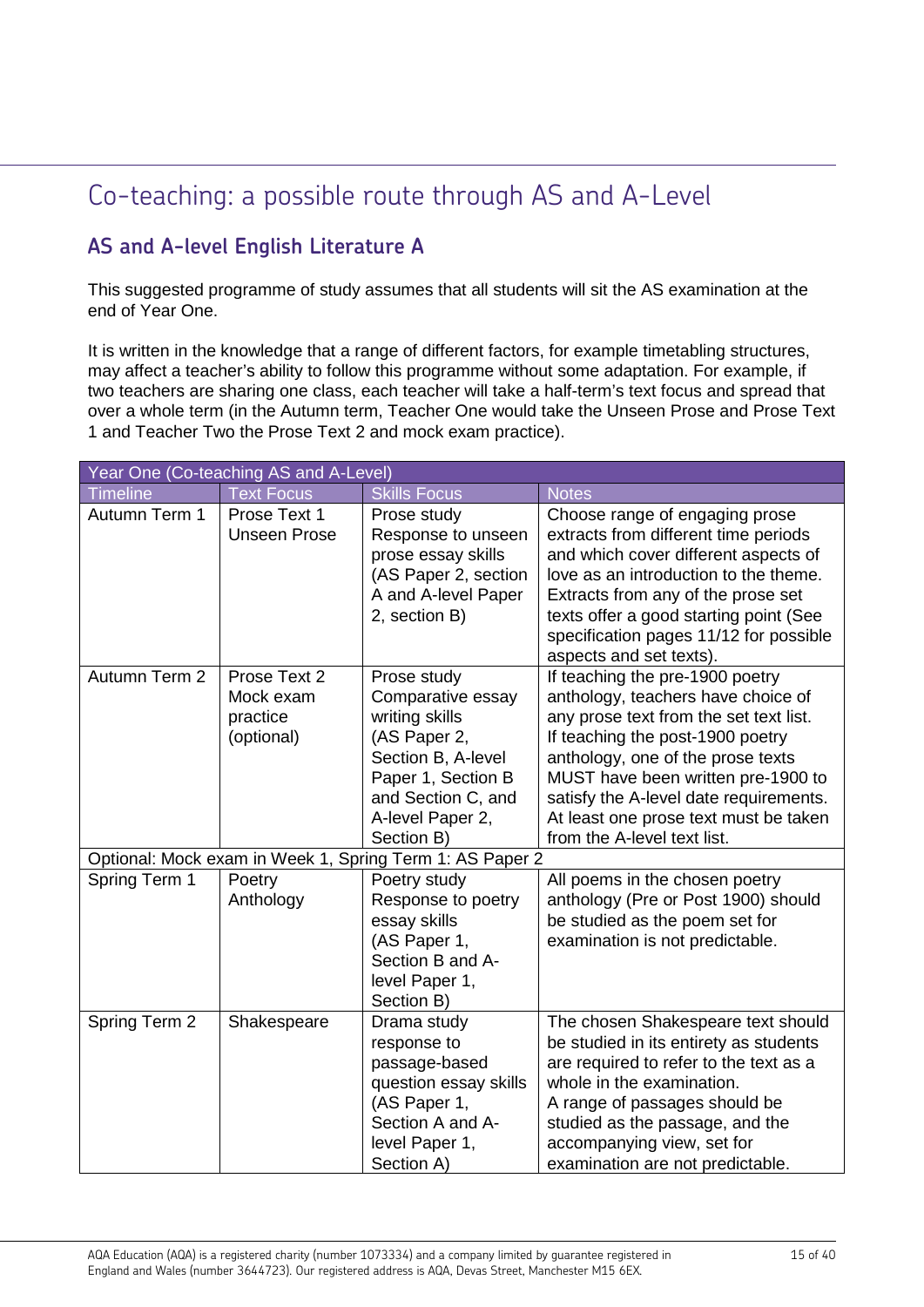| Summer Term 1                   | Revision of:  | Revision of exam     |  |
|---------------------------------|---------------|----------------------|--|
|                                 | Prose: Unseen | writing skills:      |  |
|                                 | and two set   | Response to unseen   |  |
|                                 | texts Poetry  | prose                |  |
|                                 | anthology     | Comparative          |  |
|                                 | Shakespeare   | response to set text |  |
|                                 | text          | prose                |  |
|                                 |               | Response to poetry   |  |
|                                 |               | Response to          |  |
|                                 |               | passage-based        |  |
|                                 |               | Shakespeare          |  |
| AS exams                        |               |                      |  |
| Paper 1: Shakespeare and Poetry |               |                      |  |
| Paper 2: Prose Study            |               |                      |  |

Summer Term 2 | A-level study begins – see Year Two below

| Year One (A-level) |                                                           |                                                                                                                                                                                    |                                                                                                                                                                                                                                                                                                                                                                                                  |
|--------------------|-----------------------------------------------------------|------------------------------------------------------------------------------------------------------------------------------------------------------------------------------------|--------------------------------------------------------------------------------------------------------------------------------------------------------------------------------------------------------------------------------------------------------------------------------------------------------------------------------------------------------------------------------------------------|
| <b>Timeline</b>    | <b>Text Focus</b>                                         | <b>Skills Focus</b>                                                                                                                                                                | <b>Notes</b>                                                                                                                                                                                                                                                                                                                                                                                     |
| Summer Term 2      | Unseen poetry                                             | Response to<br>comparative unseen<br>poetry essay skills<br>(A-level Paper 1,<br>Section B)                                                                                        | Students will have already learnt the<br>skills of response to poetry and<br>comparative essay writing at AS.<br>Choose a range of poems from<br>different time periods, by different<br>poets and on different aspects of love<br>which can be compared for similarity<br>and difference. Poems from the<br>anthology which has not been studied<br>for examination offer a useful<br>resource. |
|                    | <b>NEA Text 1</b>                                         | Study of chosen<br>genre for NEA                                                                                                                                                   | Preparation for NEA will differ<br>dependent upon whether: one text is<br>taught to the whole class and the<br>second is independently chosen; both<br>texts are independently chosen by the<br>student; students have already<br>studied an AS only text (The Rotters'<br>Club/The Mill on the Floss) at AS and<br>are using this for NEA.                                                      |
| Summer             | <b>NEA Text 2</b>                                         | Independent study                                                                                                                                                                  | One of the two texts studied must                                                                                                                                                                                                                                                                                                                                                                |
| holidays           |                                                           |                                                                                                                                                                                    | have been written pre-1900.                                                                                                                                                                                                                                                                                                                                                                      |
| Year Two (A-level) |                                                           |                                                                                                                                                                                    |                                                                                                                                                                                                                                                                                                                                                                                                  |
| Autumn Term 1      | <b>NEA Texts 1</b><br>and 2 and<br><b>Critical Theory</b> | Application and<br>evaluation of critical<br>views<br>Extended<br>comparative essay<br>writing skills<br>Academic<br>referencing<br>Construction of an<br>academic<br>bibliography | See pages 20-22 for guidance.                                                                                                                                                                                                                                                                                                                                                                    |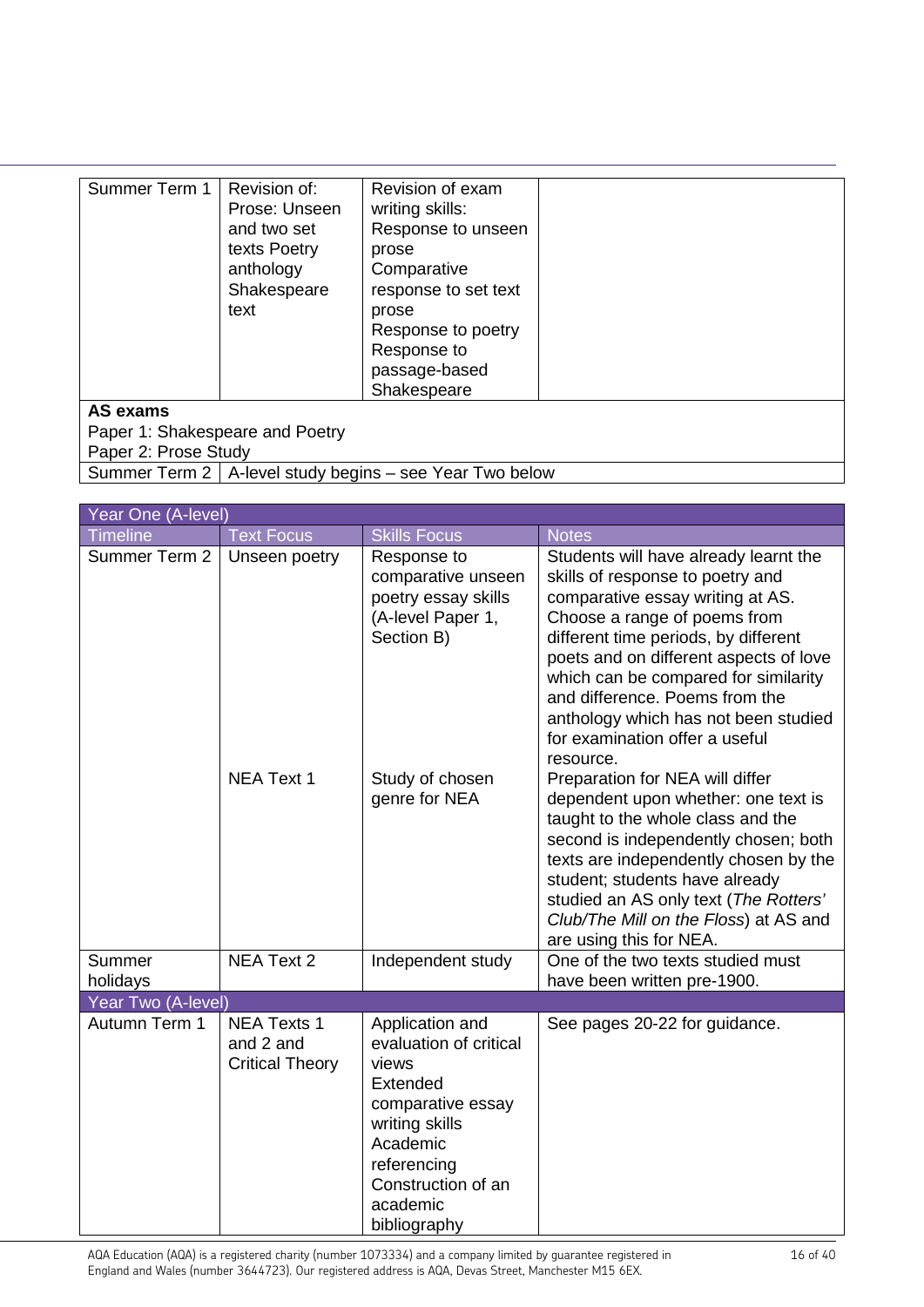| Autumn Term 2                     | Unseen prose<br>Comparative set<br>text 1 | Response to unseen<br>prose essay skills<br>(A-level Paper 2,<br>Section B) | Choose range of engaging prose<br>extracts from the chosen period of<br>study, which cover different aspects<br>of the period as an introduction to it.<br>Extracts from any of the relevant set<br>texts offer a good starting point (See<br>specification pages 16-19 for possible<br>aspects and set texts). |
|-----------------------------------|-------------------------------------------|-----------------------------------------------------------------------------|-----------------------------------------------------------------------------------------------------------------------------------------------------------------------------------------------------------------------------------------------------------------------------------------------------------------|
| Spring Term 1                     | Comparative set<br>text 2<br>Mock exam    | Comparative essay<br>writing skills<br>(A-level Paper 2,                    |                                                                                                                                                                                                                                                                                                                 |
|                                   | practice<br>(optional)                    | Section B)                                                                  |                                                                                                                                                                                                                                                                                                                 |
|                                   |                                           | Optional: Mock exam end Spring Term 1/beginning Spring                      | Term 2: Paper 2, Section B                                                                                                                                                                                                                                                                                      |
| Spring Term 2                     | Core set text                             | Response to single                                                          | Across Sections A and B of Paper 2,                                                                                                                                                                                                                                                                             |
|                                   |                                           | text essay writing<br>skills                                                | students need to study one prose,<br>one poetry and one drama text, one                                                                                                                                                                                                                                         |
|                                   |                                           | (A-level Paper 2,                                                           | of which must have been written                                                                                                                                                                                                                                                                                 |
|                                   |                                           | Section A)                                                                  | post-2000.                                                                                                                                                                                                                                                                                                      |
| Summer Term 1                     | Revision                                  | Revision of exam<br>writing skills                                          |                                                                                                                                                                                                                                                                                                                 |
|                                   | Paper 1:                                  |                                                                             |                                                                                                                                                                                                                                                                                                                 |
|                                   | Shakespeare                               | Response to                                                                 | Shakespeare preparation will                                                                                                                                                                                                                                                                                    |
|                                   |                                           | passage-based<br>drama                                                      | need to reflect the increased<br>demand in assessment between<br>AS and A-level.                                                                                                                                                                                                                                |
|                                   | Unseen poetry                             | Comparative<br>response to unseen<br>poetry                                 | Preparation for Paper 1, Section C<br>should reflect that the poetry and<br>prose texts were used for different<br>assessments at AS.<br>If both prose texts studied at AS come<br>from the A-level list, both could be<br>revised to give students choice in the<br>A-level examination.                       |
|                                   | Paper 2:                                  |                                                                             |                                                                                                                                                                                                                                                                                                                 |
|                                   | Unseen prose                              | Response to unseen<br>prose                                                 | Students may go into the exam<br>knowing which text they will use in                                                                                                                                                                                                                                            |
|                                   | Core set text                             | Response to single                                                          | Section A; alternatively, if they have                                                                                                                                                                                                                                                                          |
|                                   | Comparative set                           | text and comparative                                                        | studied more than one core set text,                                                                                                                                                                                                                                                                            |
|                                   | texts                                     | texts                                                                       | they may decide once they have read<br>the exam paper. Preparation for the                                                                                                                                                                                                                                      |
|                                   |                                           |                                                                             | exam will need to reflect the preferred<br>approach.                                                                                                                                                                                                                                                            |
| A-level exams                     |                                           |                                                                             |                                                                                                                                                                                                                                                                                                                 |
| Paper 1: Love through the ages    |                                           |                                                                             |                                                                                                                                                                                                                                                                                                                 |
| Paper 2: Texts in shared contexts |                                           |                                                                             |                                                                                                                                                                                                                                                                                                                 |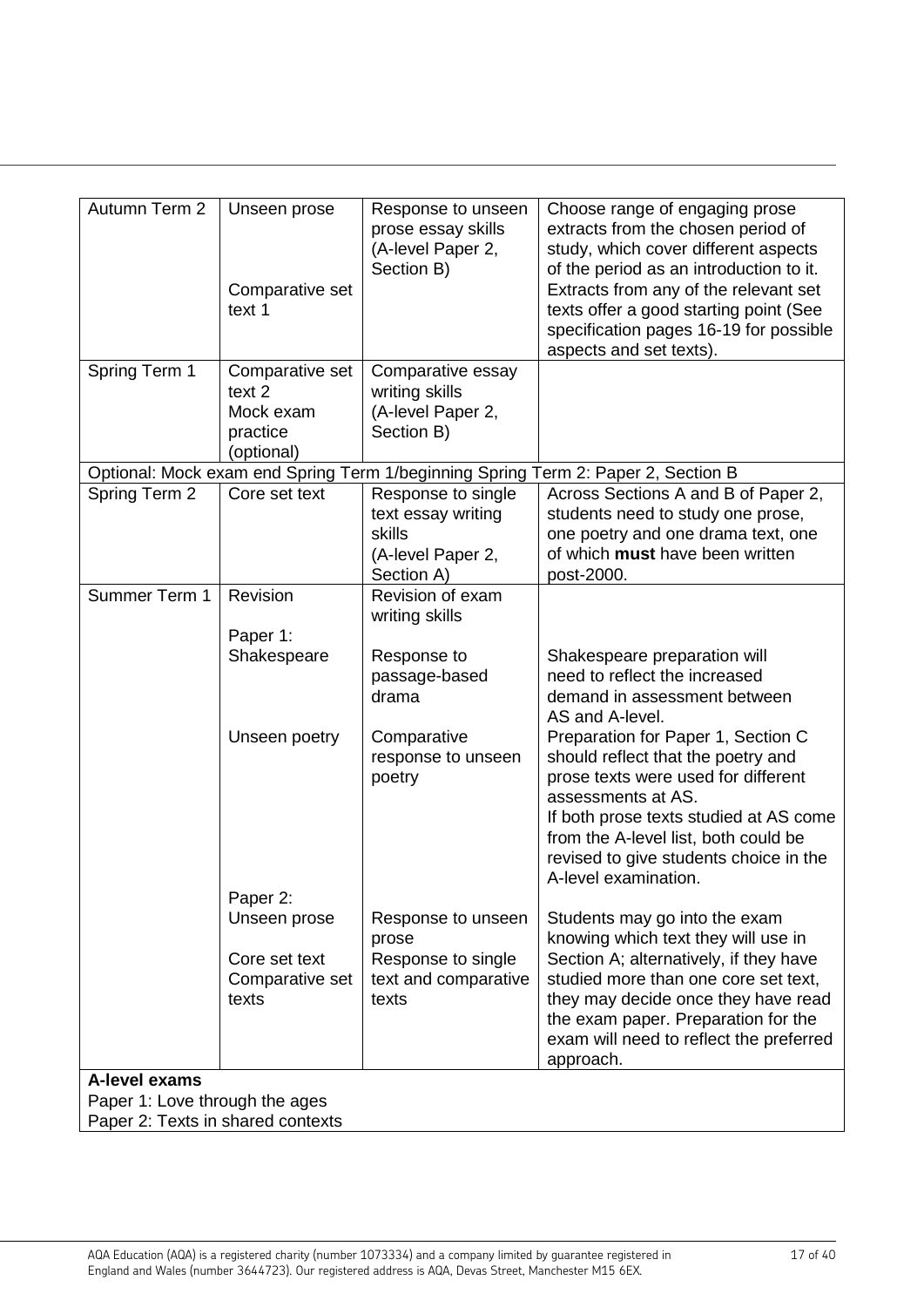# **Modern times: literature from 1945 to the present times**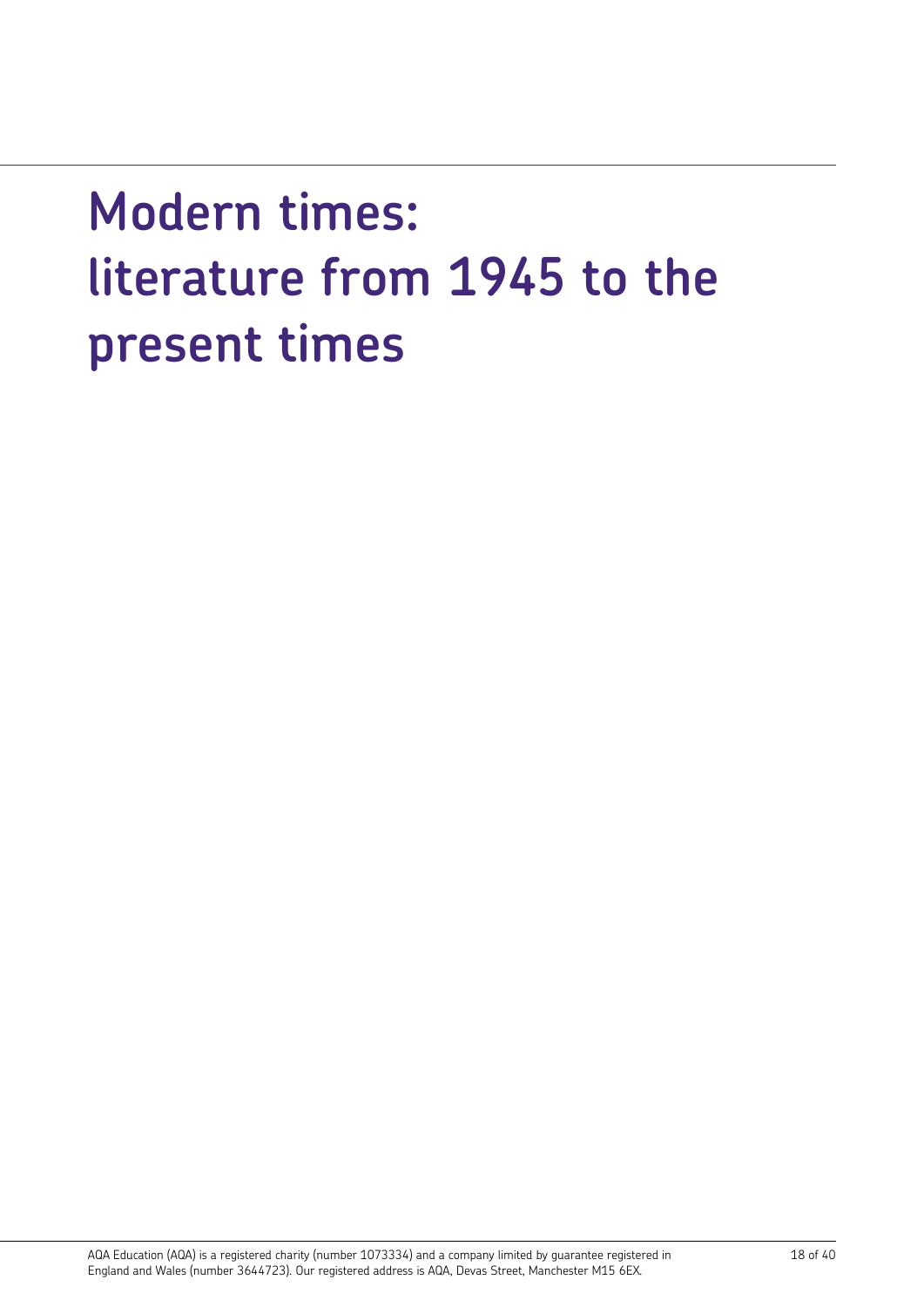# A-level Paper 2B: specimen insert

This is from our **Paper 2B (A-level): Specimen question paper** on [aqa.org.uk/7712.](http://www.aqa.org.uk/7712) Navigate to 'assess'.

### **Specimen insert**

Six months now since she'd been sent away to London. Every morning before she opened her eyes she thought, if I were the wishing type, I know what I would wish. And then she opened her eyes and saw Chanu's puffy face on the pillow next to her, his lips parted indignantly even as he slept. She saw the pink dressing table with the curly-sided mirror, and the monstrous black wardrobe that claimed most of the room. Was it c heating? To think, I know what I would wish? Was it not the same as making the wish? If she knew what the wish would be, then somewhere in her heart she had already made it.

The tattoo lady waved back at Nazneen. She scratched her arms, her shoulders, the accessible portions of her buttocks. She yawned and lit a cigarette. At least two thirds of the flesh on show was covered in ink. Nazneen had never been close enough (never closer than this, never further) to decipher the designs. Chanu said the tattoo lady was Hell's Angel, which upset Nazneen. She thought the tattoos might be flowers, or birds. They were ugly and they made the tattoo lady more ugly than was necessary, but the tattoo lady clearly did not care. Every time Nazneen saw her she wore the same look of boredom and detachment. Such a state was sought by the sadhus who walked in rags through the Muslim villages, indifferent to the kindness of strangers, the unkind sun.

Nazneen thought sometimes of going downstairs, crossing the yard and climbing the Rosemead stairwell to the fourth floor. She might have to knock on a few doors before the tattoo lady answered. She would take something, an offering of samosas or bhajis, and the tattoo lady would smile and Nazneen would smile and perhaps they would sit together by the window and let the time pass more easily. She thought of it but she would not go. Strangers would answer if she knocked on the wrong door. The tattoo lady might be angry at an unwanted interruption. It was clear she did not like to leave her chair. And even if she wasn't angry, what would be the point? Nazneen could say two things in English: sorry and thank you. She could spend another day alone. It was only another day.

She should be getting on with the evening meal. The lamb curry was prepared. She had made it last night with tomatoes and new potatoes. There was chicken saved in the freezer from the last time Dr Azad had been invited but had cancelled at the last minute. There was still the dal to make, and the vegetable dishes, the spices to grind, the rice to wash, and the sauce to prepare for the fish that Chanu would bring this evening. She would rinse the glasses and rub them with newspaper to make them shine. The tablecloth had some spots to be scrubbed out. What if it went wrong? The rice might stick. She might over-salt the dal. Chanu might forget the fish.

It was only dinner. One dinner. One guest.

She left the window open. Standing on the sofa to reach, she picked up the Holy Qur'an from the high shelf that Chanu, under duress, had specially built. She made her intention as fervently as possible, seeking refuge from Satan with fists clenched and fingernails digging into her palms. Then she selected a page at random and began to read.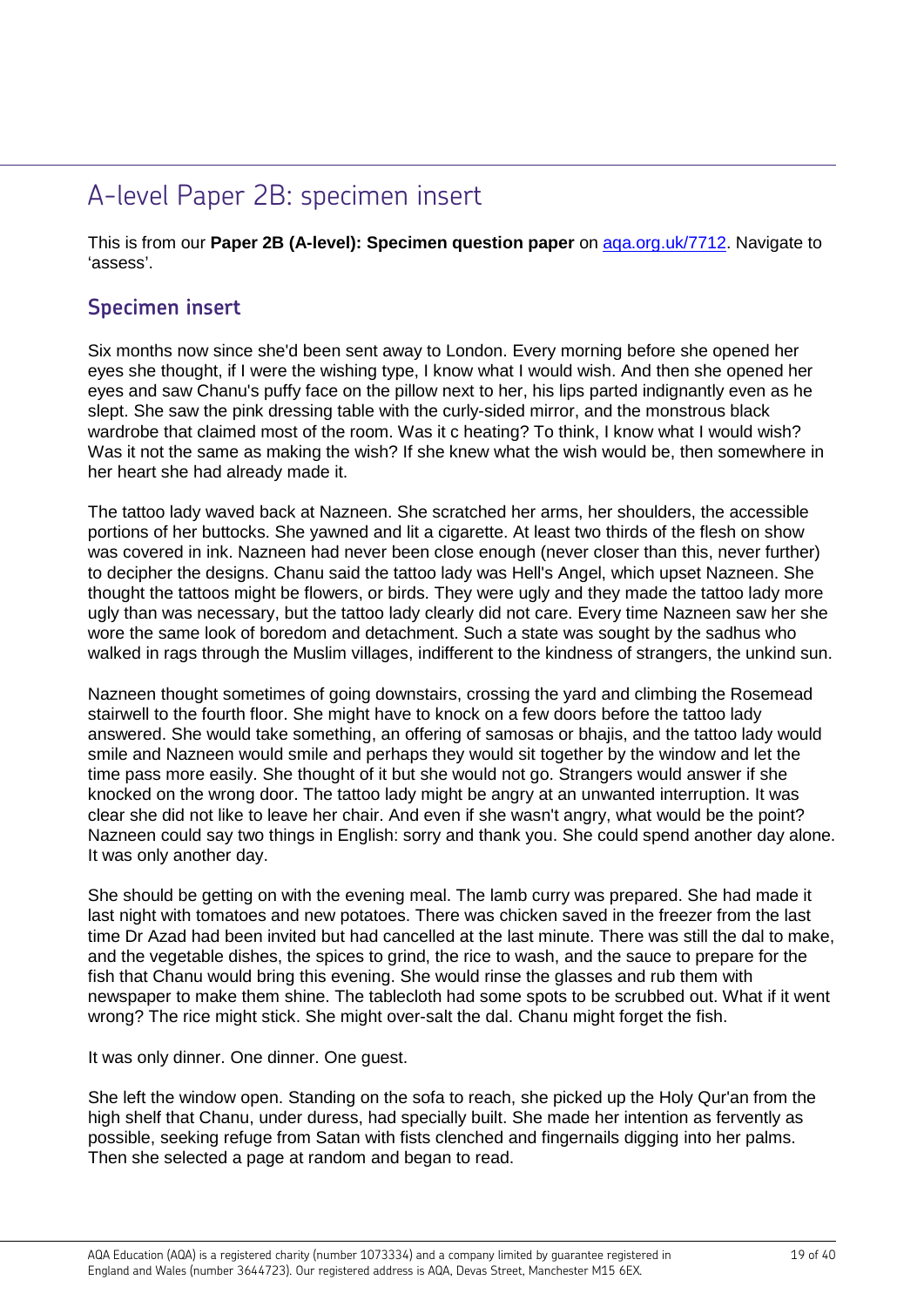To God belongs all that the heavens and the earth contain. We exhort you, as we have exhorted those to whom the Book was given before you, to fear God. If you deny Him, know that to God belongs all that the heavens and earth contain. God is self-sufficient and worthy of praise.

The words calmed her stomach and she was pleased. Even Dr Azad was nothing as to God. To God belongs all that the heavens and the earth contain. She said it over a few times, aloud. She was composed. Nothing could bother her.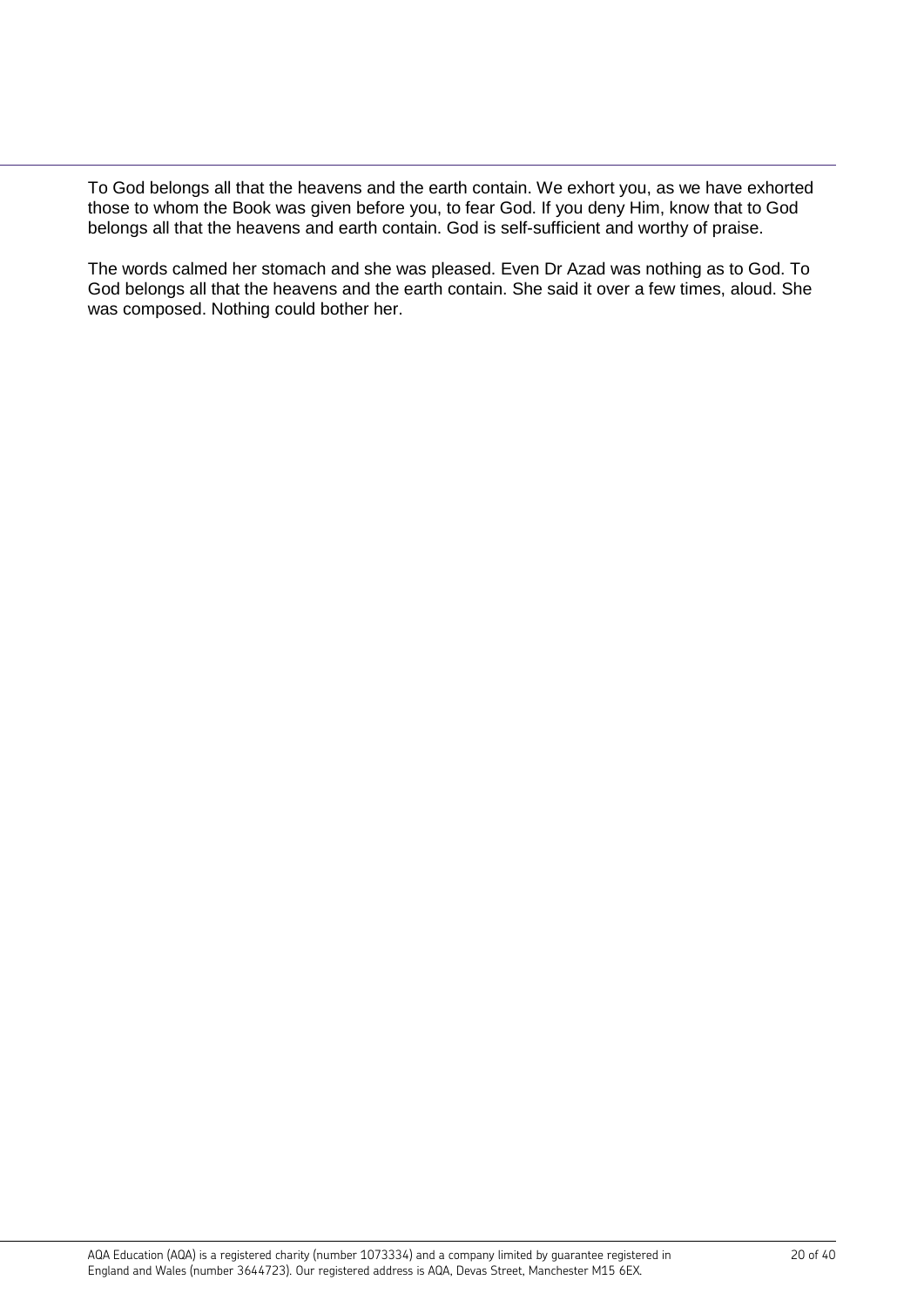## Creating your own questions: comparative text

Below you will find instructions on how to use the accompanying resources to create your own exam practice questions. This example shows you how to use the Modern times resource package to set questions for Paper 2B, Section B.

## **Paper 2B, Section B, unseen text**

If you have used the relevant questions from the specimen assessment materials or want to set a question on a different aspect of Modern times, you can use these documents in the following way:

1. Look at how the relevant questions from the specimen assessment materials are constructed, for example:

'Modern literature shows isolated characters as being profoundly damaged.'

Compare the significance of isolation in two other texts you have studied. Remember to include in your answer reference to how meanings are shaped in the texts you are comparing.

The question wording (Compare the significance of…you are comparing.) can remain unchanged, with the exception of the area to be explored (here 'isolated characters as being profoundly damaged'). You will need, however, to construct a different 'view' depending upon the aspect of Modern times: Literature from 1945 to the present day you want the students to explore.

- 2. Read the examiner commentary to help you construct a different 'view' to debate. Look for aspects of Modern times which occur in both texts but don't forget that the absence of aspects in a text is equally valid for debate. Other sources can be used to construct a view:
	- look at the list of aspects of Modern times in the specification and make up a critical view around one of these
	- research critical views on these texts around which to structure a debate
	- research critical views on another text about 'Modern times' (non-set texts included) and adapt the quote in a more general sense so that students can consider how far this can be said to be true of the texts they have studied.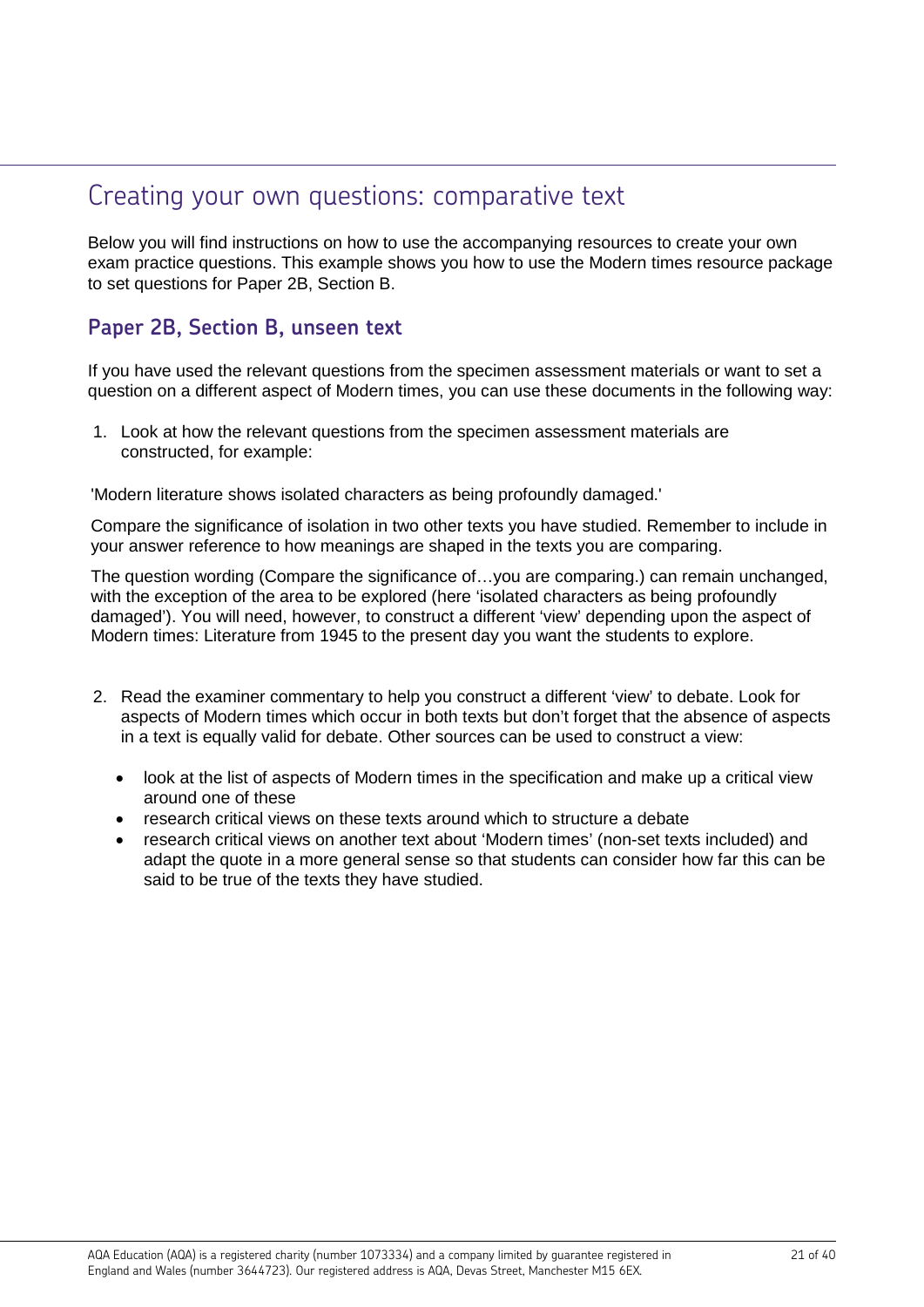## Specimen question commentary: comparative text

This resource explains how a question taken from the specimen assessment material addresses the assessment objectives, with some suggestions of how the task might be approached. This is not intended to be an exhaustive list of every point that could be made but it gives teachers and students some guidance that will support their work on this paper.

## **Paper 2B, Section B: Drama and prose contextual linking (Option 1)**

## **Comparative text**

## **Sample question**

'Modern literature shows isolated characters as being profoundly damaged.'

Compare the significance of isolation in two other texts you have studied. Remember to include in your answer reference to how meanings are shaped in the texts you are comparing.

You must use one drama text and one prose text in your response.

[The exemplar scripts here use Tennessee Williams, *Cat on a Hot Tin Roof* as the drama text and Richard Yates, *Revolutionary Road* as the prose text. The specific guidance below gives examples only from those two texts and assumes that the requirement for students to study a poetry text and to include one text written post-2000 has been satisfied in Section A of this paper.]

## **How the question meets the assessment Objectives**

In this question, as throughout the paper, the assessment objectives are all assessed. As a result, all the key words in the question should be addressed, indicating either focus (significance, isolated characters, profoundly damaged, how meanings are shaped) or direction (compare, drama text, prose text).

**AO1** is tested through the way the students organise their writing and express their ideas as they analyse the significance of isolation. Value is placed on technical accuracy, appropriate terminology and the quality of the discussion.

**AO2** requires reference to the ways that meanings are shaped. Students should illustrate their answers with relevant textual detail wherever possible – with quotations and other close reference – to support the points in their comparison and discussion.

Picking up from their study of the unseen, **AO3** is addressed when candidates demonstrate an understanding of the various contexts of isolation, including the physical and psychological. In exploring the nature of isolation as presented in their two texts, students will engage not only with the specific context of Modern times: Literature from 1945 to the present day, but also with the contexts of when texts were written and of reader response to the representation of isolation.

To address **AO4** students will make comparisons between their two chosen texts, as directed in the question, and will connect to a wider awareness of the significance of isolation and the many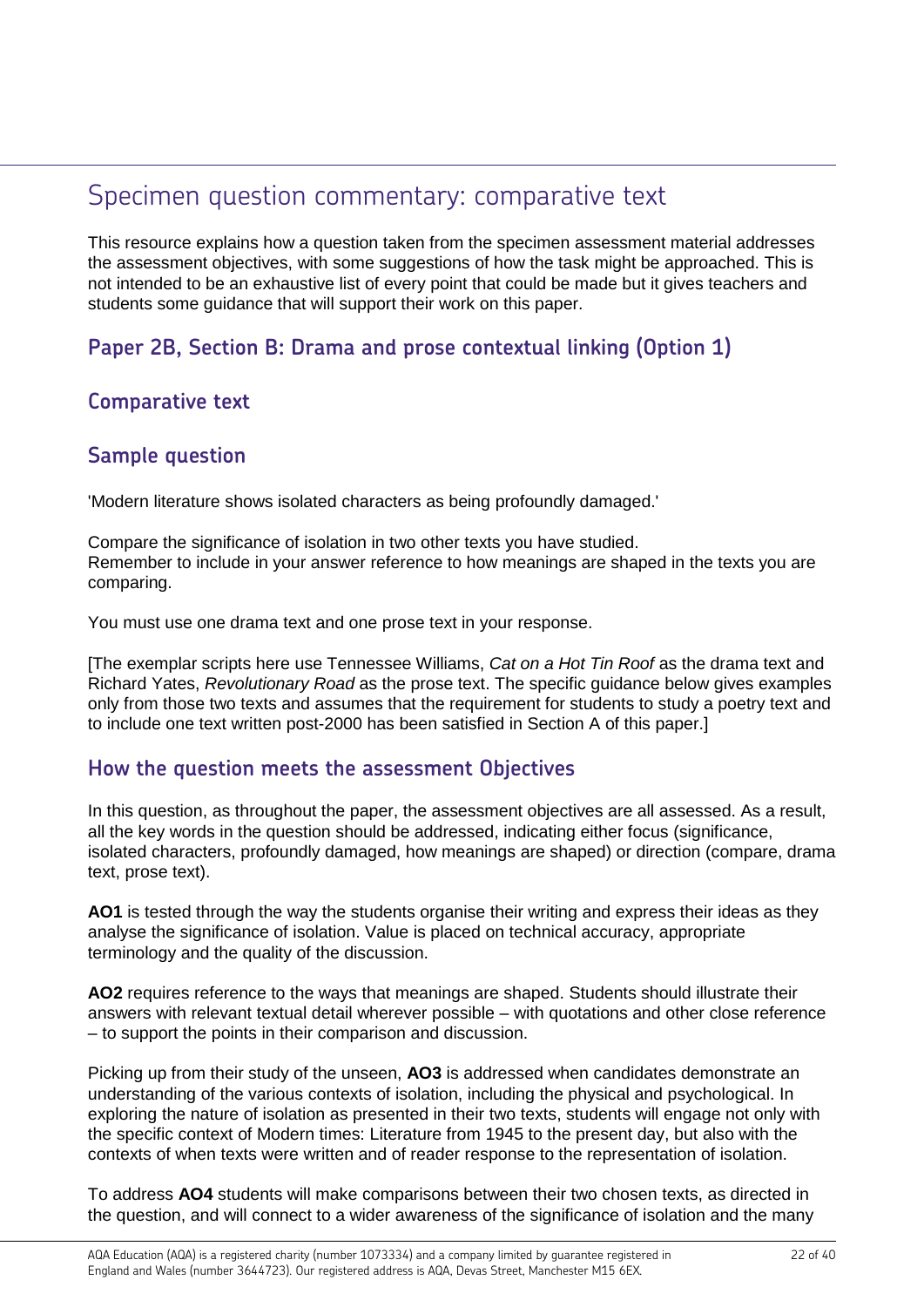forms its representation can take in literature of Modern times: Literature from 1945 to the present day. Different forms of isolation might be considered, eg gender, culture, language, religion, belief, attitude or age.

**AO5** tests students' skill in engaging with different ways in which significance can be found in their chosen texts and in showing an understanding that through comparison different meanings can be opened up.

## **Possible content**

This is an Open Book examination, therefore students are expected to quote appropriately and accurately from those texts. Students will address **AO2** if they focus on any of the following, according to the genre of the text:

For a prose text, attention could be paid to narrative structure (the division into three parts which each show a different stage in the marriage and in April's mental decline, the use of flashback to add context to character, the anti- climactic ending); the delineation and presentation of character (most notably of Frank and April but also of figures such as John Givings); point-of-view and narrator's 'voice' (the use of an ironic omniscient narrator who heightens tension by switching between characters, his thoughts on loneliness in suburban middle America, the absence of April's point-of-view until immediately before her suicide); the use of dialogue and of indirect speech (the imaginary dialogue in Frank's head which lets us see the breakdown of the marriage from his point of view and the better life that Frank imagines, the ordinary conversation between Frank and April which reveals cracks in the marriage); the sequence or chronology of events; the description of settings (New York City where Frank works and from which April is now excluded, *Revolutionary Road* which now ironically represents a failed attempt at independence and freedom, Paris as an imagined escape from the isolation of middle-class suburban life); ways of influencing the reader's response to character and incident, which includes figurative language features.

For a drama text, students could write about aspects of overall structure and the placing of scenes in time and place (the whole play takes place in one time and one room; the scenes move from a focus on Maggie and Brick to a focus on Big Daddy and Brick to an unsatisfactory resolution: none of the isolated characters find peace); dramatic irony (the impending isolating revelations of Brick's homosexuality and Big Daddy's cancer); the importance of stage directions; direct and indirect ways of communicating ideas and 'messages' (the symbolism of the bed, which acts as the ghost of an unnatural homosexual love which haunts Maggie and Brick, and of Brick's crutch, a phallic symbol, which is removed by both Maggie and Big Daddy as a symbol of Brick's castration); ways of presenting character and the interaction between characters (Maggie is presented as dispossessed in her childlessness in contrast with Mae as 'monster of fertility'; key points in dialogue are punctuated by interruptions by other characters and the off stage telephone so that the height of tension is frozen).

To address **AO3** students will need to explore: the nature of isolation as it affects the key characters of Frank and April, and Maggie and Brick; the nature and impact of physical isolation on the one hand, and of psychological isolation on the other; other forms of isolation due to for example: gender (the stereotypical expectations of women in 1950s American society that April and Maggie cannot meet), sexuality (Brick is living in a time when America did not tolerate deviation from the heterosexual norm); comparison with others who are theoretically less isolated (the contrast between Brick and Maggie and Gooper and Mae); how the presentation of isolation is connected to other themes and subjects in the literature of Modern times.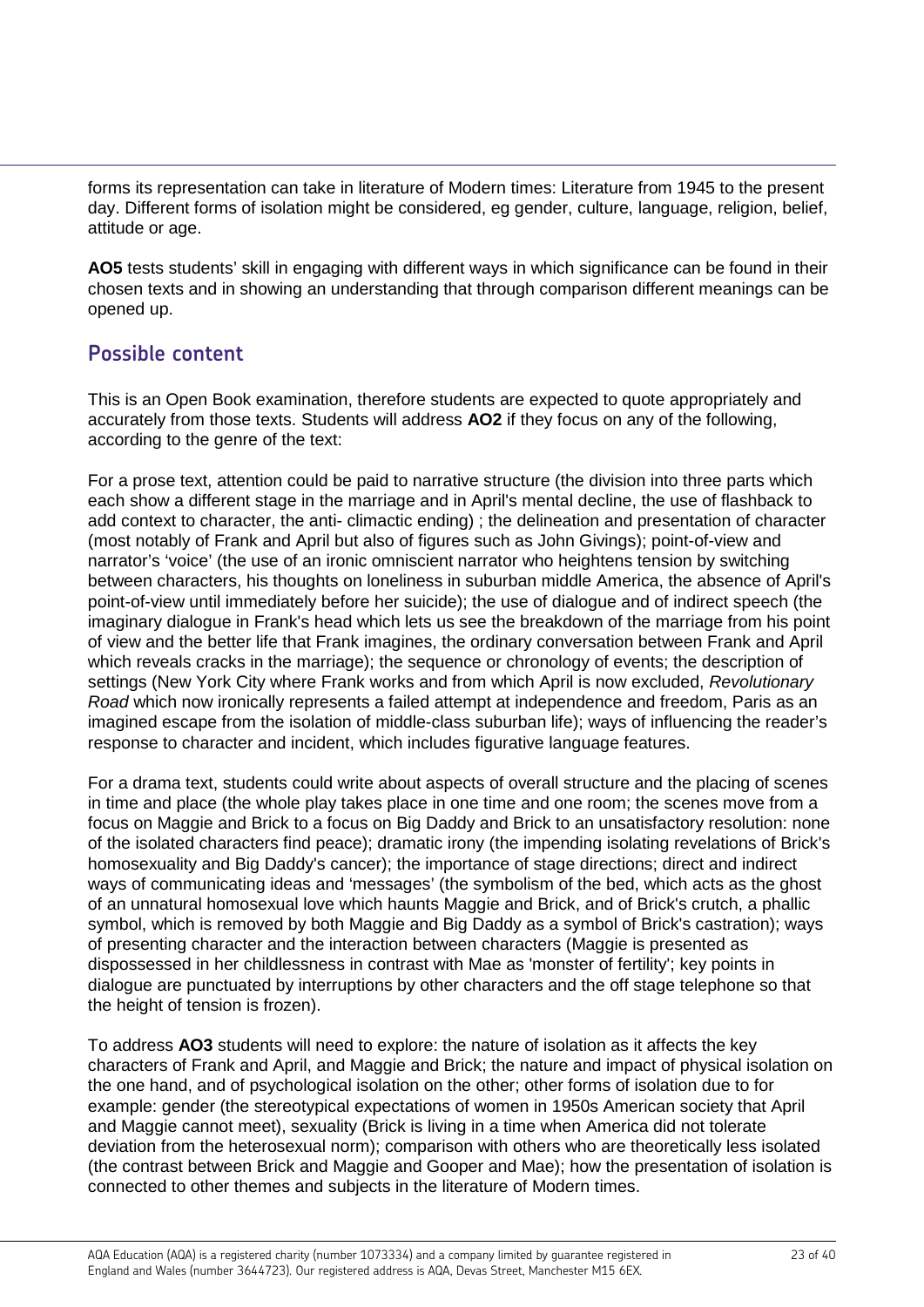**AO4** will be addressed when candidates explore the 'significance' of isolation in their two texts, thereby connecting with the representation of one of the central issues of the literature of Modern times: 1945 to the present day. They could cite examples of changing ideas (particularly between the 1950s and today) about the nature of isolation and of the profound damage experienced by those involved, whether directly or indirectly. They should, however, concentrate on the differences and similarities noted between their two chosen texts and attempt to make valid comparisons at all significant stages of their answers, as directed in the question.

The criteria of **AO5** are met if students are able to show that they have fully 'explored the significance of isolation' in their chosen texts. They should be ready to initiate and manage a debate around the nature and possible forms of isolation as expressed in those texts and to evaluate the extent to which the contrasting genres – here prose and drama – affect the ways in which isolation in particular is presented and meanings generally are understood by the reader.

## **Other aspects of Modern times which can be explored in Revolutionary road**

- the corrosive impact of alcohol dependency on addicts and their families
- the destructive nature of dysfunctional family life: Frank blames April's emotional instability on her rejection by her parents and her subsequent unhappy childhood; April's inability to connect with her own children; how children are shown in the novel to ruin the Wheelers' plans; the disconnection and lack of understanding between Frank and April
- the fallacy of the American Dream; the myth of post-war hope for a better life: neither Frank nor April can escape what they were born into. April's attempts to escape the solitude of her existence lead her to suicide.
- the role of women in the 1950s: a struggle between independence and societal expectation. April's self-deluded attempts to escape her containment through amateur dramatics and a move to Paris; the futility of April's rebellious behaviour; her reflection on her past mistakes and blaming herself for her unhappy situation; her eventual suicide
- the attitude of the middle classes: a focus on the emptiness of American suburban life which renders everything and everyone insincere. Frank's denunciation of the shallowness of suburbia, and pretence at non- conformity, itself becomes insincere
- the concept of history repeating itself even when characters try to escape it (Frank and his father; April and her father)
- personal and social identity: Frank and April act out the roles of the people they want to become; the move to Paris is supposed to enable Frank 'to find himself'; April admits to Shep that she does not know who she is
- the function of the tragi-comic novel: the tragedy of the inescapable loneliness of individuals in modern society is told in an absurdly comic fashion, which culminates in the anti-climactic final sentence.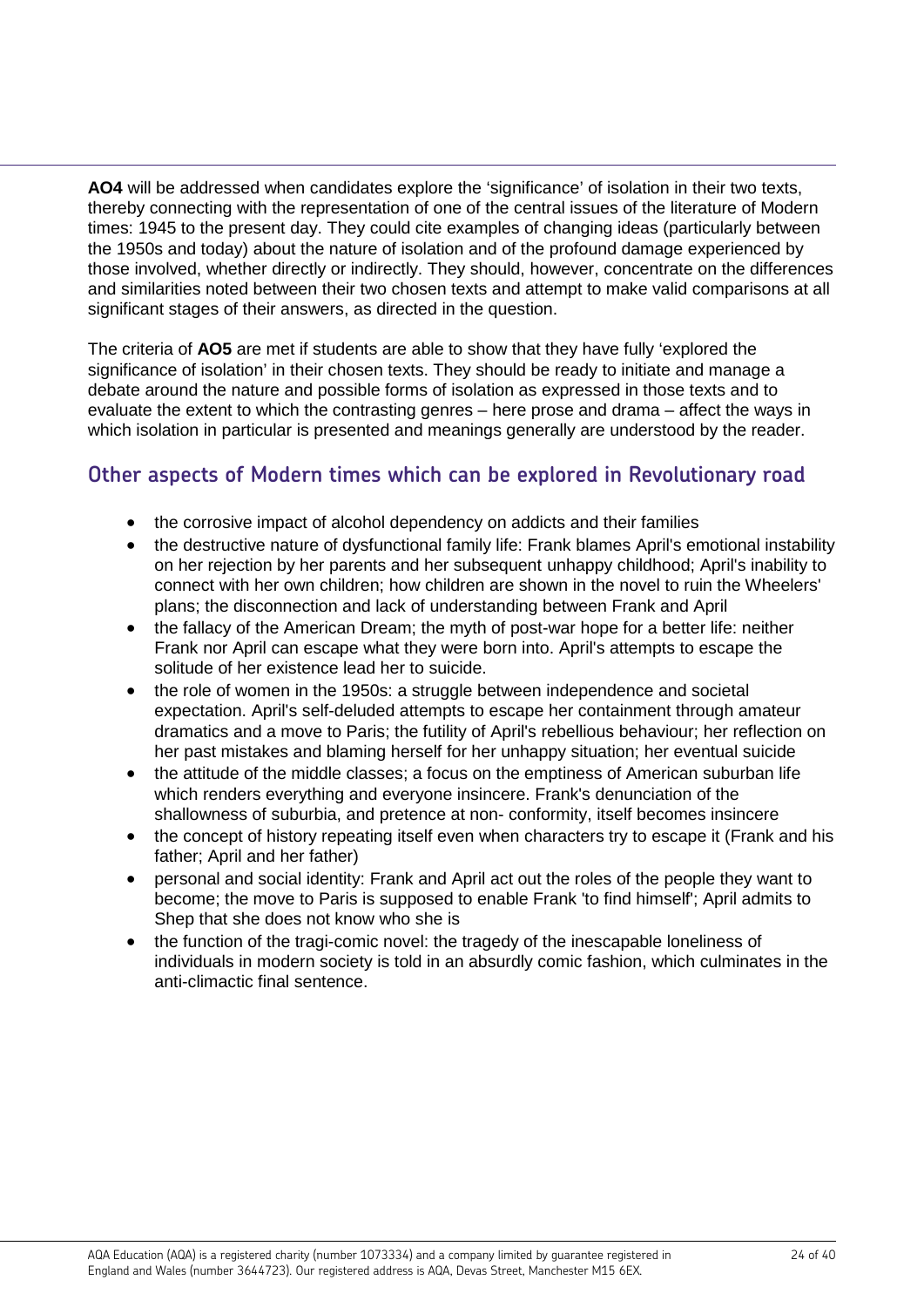## **Other aspects of Modern times which can be explored in Cat on a Hot Tin Roof**

- the corrosive impact of alcohol dependency on addicts and their families: Brick has withdrawn from the world at large and his loved ones in particular into an alcohol-infused haze; Brick's dependency on drinking to the point of 'the click' to achieve oblivion; Maggie uses Brick's dependency on alcohol as a bargaining tool
- dysfunctional family life: Big Mama believes the fantasy of family unity; the greed and avarice of Mae and Gooper who try to manipulate their inheritance; the irony of Brick as the rightful heir who cannot continue the family line; the portrayal of the children as grotesque in their constant interruption of the adults
- dreams, hopes and plans: all of the main characters realise that their dreams cannot be achieved
- the role of women in the 1950s: Maggie's childlessness contrasted with Mae's fertility; ideas around femininity and feminine desire (*Cat on a Hot Tin Roof*); Maggie's position in the love triangle with Brick and Skipper as a trophy wife
- Manliness and homosexuality: Brick's repression of his true self because of society's expectations
- the destructive concept of living a lie: Brick blames disgust at his own mendacity as a reason for not admitting his homosexuality; Brick blames mendacity for Skipper's death; Big Daddy also feels disgust at living his life with a woman he detests; Maggie's fabrication of a pregnancy.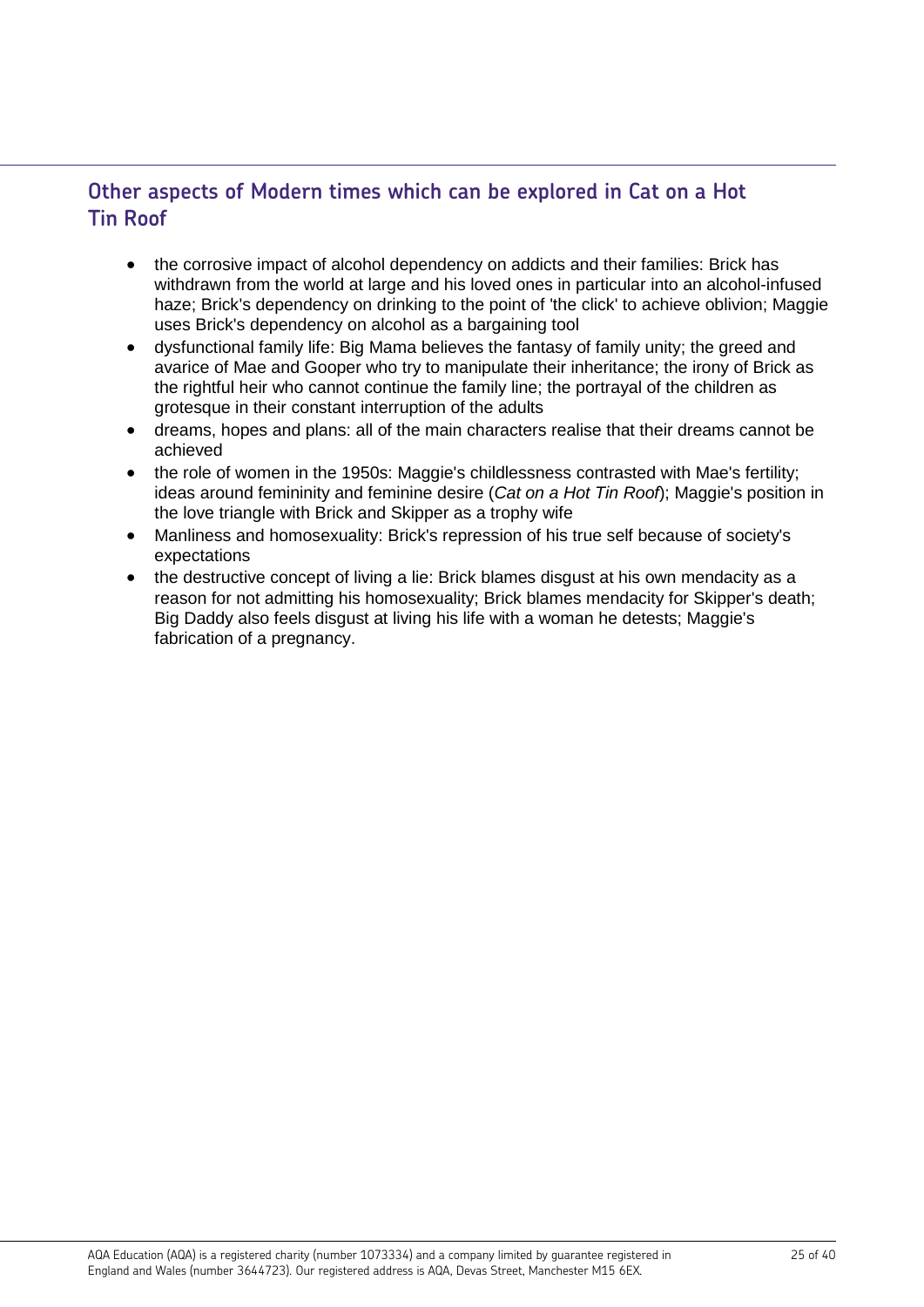## Exemplar student response and commentary: comparative text

Below you will find two exemplar student responses to a Section B question in the specimen assessment materials, followed by an examiner commentary on each response.

## **Paper 2B, Section B**

### **Comparative texts**

'Modern literature shows isolated characters as being profoundly damaged.'

Compare the significance of isolation in two other texts you have studied. Remember to include in your answer reference to how meanings are shaped in the texts you are comparing.

### **Band 2 response**

Both *Revolutionary Road* and *Cat on a Hot Tin Roof* have characters in them who are damaged by being isolated. In *Revolutionary Road* April is really lonely because she is married to Frank who she does not love and she is bored and wants to escape to Paris. In *Cat on a Hot Tin Roof* Maggie is lonely because she is married to Brick who does not love her and so she can't have children. In this essay I will show how the writers have written about this type of isolation.

Yates tells us that April has always been lonely because she was abandoned by her parents as a baby:

'I think my mother must've taken me straight from the hospital to Aunt Mary's,' she told him. 'At any rate I don't think I ever lived with anyone but Aunt Mary until I was five, and then there were a couple of other aunts, or friends of hers or something, before I went to Aunt Claire, in Rye.'

He then tells us that April married Frank just because she was lonely and so it is sad that she is so unhappy in her marriage. They have lots of arguments in the book but mostly April is just bored with being Frank's wife. One example is where Frank has told April that he has had an affair and April doesn't seem to care:

'In other words you don't care what I do or who I go to bed with or anything. Right?'

'No; I guess that's right; I don't,'

April does have two children and some friends called the Campbells so the writer does not really explain why April feels so lonely but we can guess that if she was abandoned by her parents as a baby and she does not love Frank she is still going to feel really alone. She does, however, try to make her life happier by suggesting to Frank that they move to Paris. At first Frank agrees to go but when April gets pregnant again he says they can't go. April tries to persuade Frank that they should abort the baby so that they can go to Paris but Frank won't agree and so April feels stuck in her lonely life.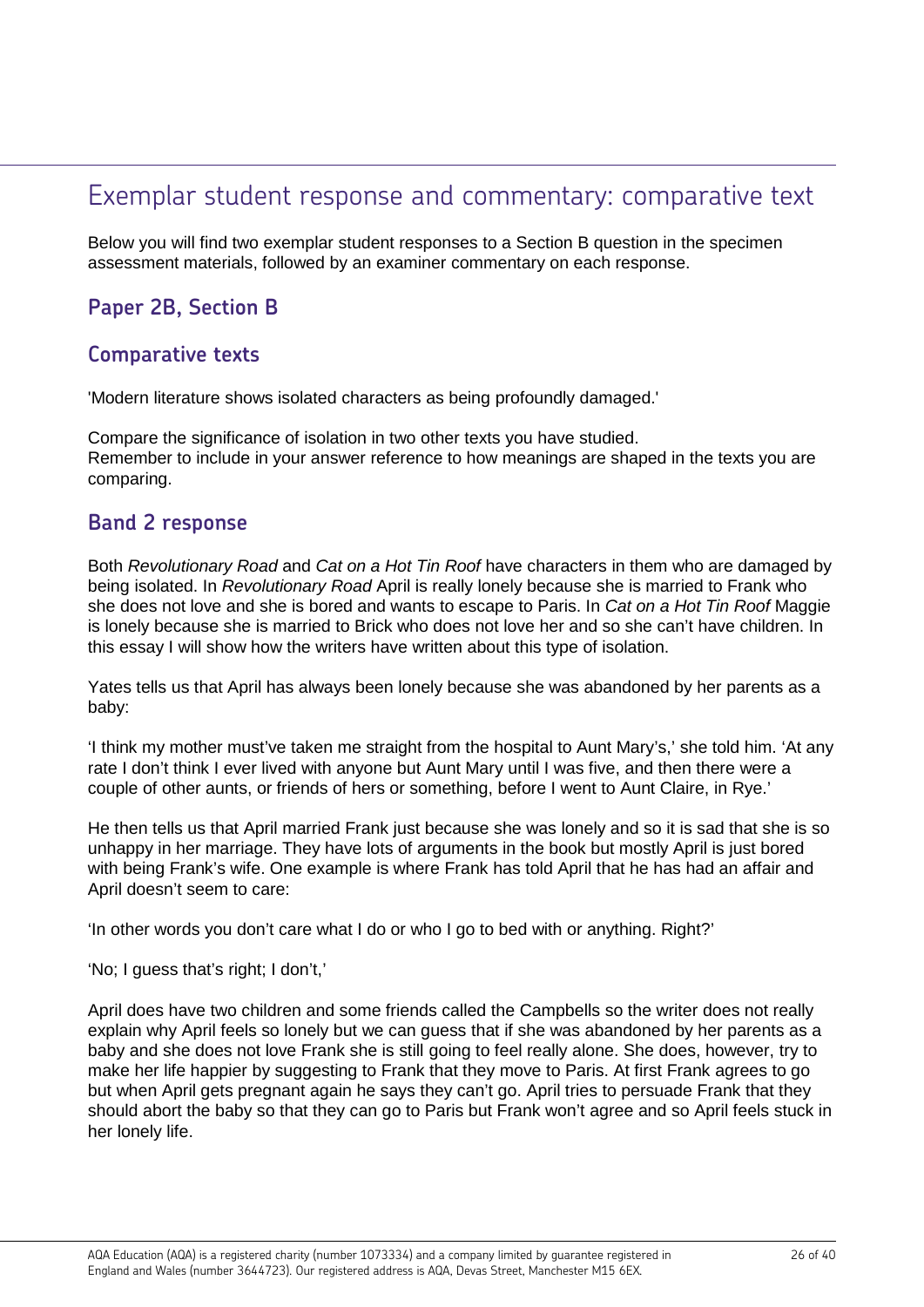April's behaviour shows that she has been damaged by her loneliness and Frank says that she should go to see a psychiatrist. In the end, April does go a bit mad and decides to get rid of the baby herself at home which leads to her losing a lot of blood and then dying. This shows that loneliness can make a person profoundly damaged.

In *Cat on a Hot Tin Roof* all of the scenes are in Maggie and Brick's bedroom where we see Maggie and Brick arguing, like April and Frank do. At the beginning Maggie is getting dressed so that she looks attractive but Brick is not taking any notice of her because he does not love her: 'Living with someone you love can be lonelier – than living entirely alone!' The stage directions show how lonely Maggie is:

'Margaret is alone, completely alone, and she feels it. She draws in, hunches her shoulders, raises her arms with fists clenched, shuts her eyes tight as a child about to be stabbed with a vaccination needle.'

Brick doesn't love Maggie because he is really a homosexual and loves a man who is now dead. He won't sleep with Maggie and so she can't have a baby and that makes her feel useless especially as Mae has had lots of babies: 'You're jealous! You're just jealous because you can't have babies!' Maggie doesn't have any friends in the play and so she is just stuck with Brick who doesn't love her. His family who all want to know why she isn't having a baby and blame her for Brick being unhappy and drinking too much: 'Something's not right! You're childless and my son drinks.' Brick tells Maggie that he won't give her a baby: 'But how in hell on earth do you imagine – that you're going to have a child by a man who can't stand you?'

Maggie is damaged by being lonely and she does something mad at the end of the play like April does and pretends that she is pregnant. The family are all pleased to hear the news but of course Brick knows that it isn't true. Maggie bribes him into sleeping with her by locking away his alcohol and only letting him have some if he agrees.

Both of these books were written in the 1950s when women didn't go to work and so would be lonely if they didn't have good marriages. April and Maggie have bad marriages for different reasons and that's what makes them lonely and damaged.

## **Examiner commentary**

**AO1:** There is a simple sense of comparison – both female characters are lonely within an unhappy marriage – and the ideas around this are simply structured. Appropriate concepts and terminology are scarce; expressions like 'feels stuck in', 'get rid of', and 'go a bit mad' reflect the candidate's simple expression. Spelling and (most) punctuation are correct.

**AO2:** The answer consists mainly of generalised descriptions of events although the student evidences characters' feelings through a limited number of quotations, at times over-long, and reference to stage directions.

**AO3:** Examples are given of the reasons for the characters' isolation, but there is little analysis of the true nature of that isolation or of its consequences beyond the immediate. There is simple awareness of the context of women in the 1950s.

**AO4:** Comparisons between the characters in the texts are made in a generalised manner.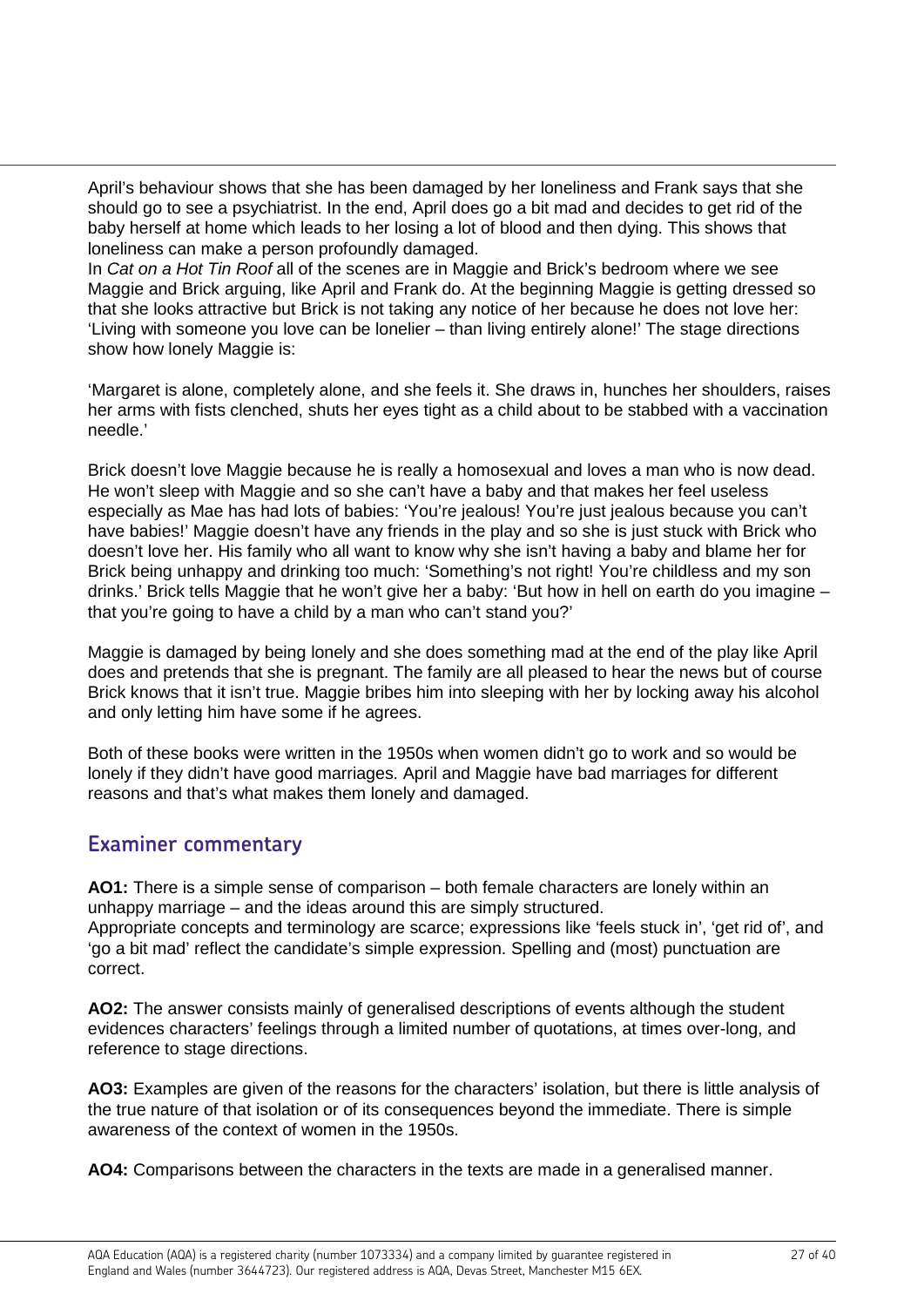**AO5:** As required, the candidate has written about examples of two genres, but no overt or meaningful comparisons are made between them, and in this respect the question has not been properly answered.

Overall: Simple and generalised. 'This response seems to fit the descriptors in Band 2'.

## **Band 5 response**

Modern literature often deals with the search of individuals for an identity within a world where the boundaries of social acceptability are becoming blurred. Their struggle to be accepted as the people they believe they are is often portrayed as an isolating experience and writers can emphasise this isolation by placing these characters within a seemingly stable family situation. This is true of both Yates in *Revolutionary Road* and Williams in *Cat on a Hot Tin Roof* where the characters of April and Brick respectively are shown to feel a disconnection from the roles society in general, and their spouses in particular, expect of them to the point at which both characters are profoundly damaged. Both written in the 1950s, these texts enable Yates and Williams to comment on the isolating nature of post-war American society.

Yates focuses his critique of this period on anaesthetised middle-class suburbia and the futile attempts of April to escape the mundane role of wife and mother. Yates makes it clear from the outset that April will not be able to escape this role. The novel opens with April's failure to succeed in an amateur acting role designed to help her settle into the ironically named *Revolutionary Road*  community. April's initially promising performance deteriorates until 'she was working alone, and visibly weakening with every line.' In this description Yates sums up April's decline over the course of the novel until her suicide when, as on stage, 'she'd lost her grip.' The removal of her stage make-up when 'she was alone' is symbolic of the situation April finds herself in: she feels that she is playing the part of dutiful wife and mother but when she removes that mask to be true to herself this isolates her from her socially acceptable self. Yates confirms that this is the key message about isolation in this society when, immediately before her suicide, April concludes that 'if you wanted to do something absolutely honest, something true, it always turned out to be a thing that had to be done alone.'

Yates shows this internal struggle through April's disconnection with people around her, especially with Frank, and extends this disconnection to the reader through the use of a third-person narrator who does not present events from April's point of view until the end of the novel when her suicide signals the futility of her voice. Instead, at various points of the novel, Yates includes Frank's imagined dialogues with April before their actual conversations, so that April's viewpoint is marginalised and Frank's view of what he expects from a wife is foregrounded. In one example, Frank imagines April 'devoting whole hours to the bedroom mirror' and then doing the housework 'in time for his homecoming' only to discover in 'a startling disclosure' that April has spent her day organising their move to Paris.

Ironically, the only person with whom April feels a connection is John Givings, a certified insane man; he proves to be the only character who sees the disconnection between April and Frank and understands that it is caused by her desire to escape the role of dutiful wife and mother that Frank wants her to play: 'I wouldn't be surprised if you had knocked her up on purpose, just so you could spend the rest of your life hiding behind that maternity dress.'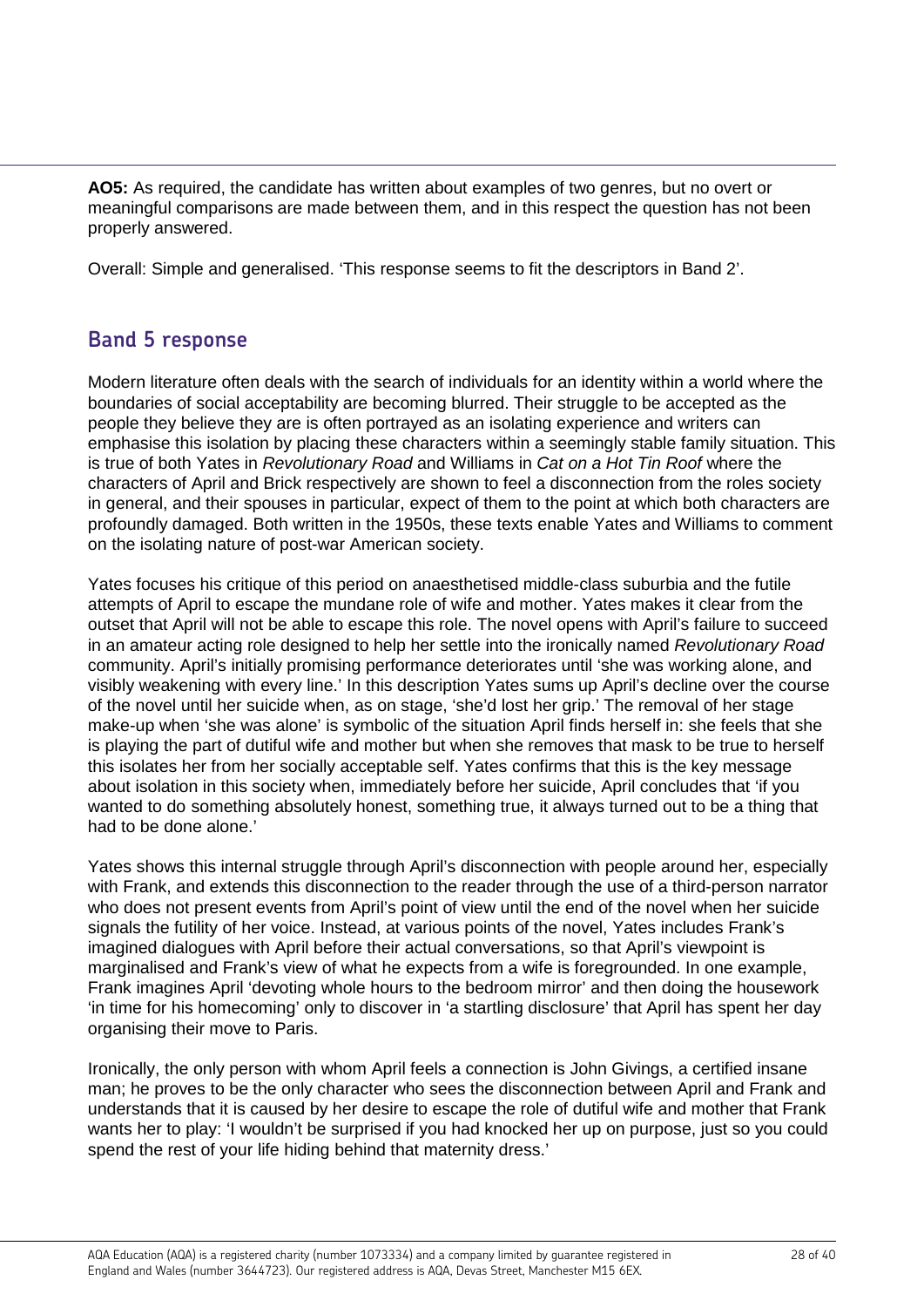April does try to play the role that society has given her: 'Everything about her seemed determined to prove…that a sensible middle-class housewife was all she had ever wanted to be' but the frequent references to April's boredom and Yates' effective description of her mechanical reaction to Frank show how she is living a lie:

'there was a certain stiffness in the way she was holding him, a suggestion of effort to achieve the effect of spontaneity, as though she knew that a nestling of the shoulder blade was in order and was doing her best to meet the specifications.'

The effect of April's isolation manifests itself in her increasingly unstable behaviour. We might not like Frank's dishonesty and shallowness but our distance from April makes it difficult to understand her manipulative and 'hysterical' behaviour and to feel sympathetic towards her. Yates does, however, offer, through Frank's thoughts and through a late flashback, the possibility that April's instability is due to her unhappy childhood. As Frank observes, 'it's always been a wonder to me that you could survive a childhood like that…let alone come out of it without any damage' but at times this feels like an easy excuse.

In the end, April's failure to persuade Frank to escape the anaesthetised middle- class 'toyland of white and pastel houses' for a life in Paris leads her to take the lonely decision to commit suicide. Whilst it would be easy to blame Frank's lack of understanding of April's needs, Yates' portrayal of the stifling boredom of a middle-class suburban housewife in the 1950s suggests readers should think otherwise. Indeed, his inclusion of April's suicide note confirms this: 'Dear Frank, Whatever happens please don't blame yourself.'

In *Cat on a Hot Tin Roof*, Williams presents Brick as another tragic figure who is profoundly damaged because he is living a lie. Like April, he finds himself unable to conform to the role society hands him out here because of his repressed homosexuality at a time when America did not tolerate relationships outside the heterosexual norm.

The dramatic form is able to visually convey key messages in a way that novels cannot and Williams symbolises the root of Brick's isolation through the marital bed and through Brick's crutch. All of the scenes take place in Maggie and Brick's bedroom, a constant reminder of what society expects of them. Big Mama confirms this when she 'points at the bed' and declares that 'When a marriage goes on the rocks, the rocks are there, right there!' Brick's crutch emphasises that he is a broken man and his injury resulted from his attempt to re-live past times with Skipper. The crutch, like the bed, is ever present and acts as a phallic symbol; it is frequently taken from Brick to emphasise his inability to fulfil the role that society believes he should. We see Brick 'fighting for possession' of the crutch and 'he utters a cry of anguish' when it is removed, which perhaps suggests that he desperately wants to conform.

Unlike the remoteness of April, Williams lays Brick bare for the audience so that we clearly see how society's expectations are isolating him. His dialogue with Big Daddy reveals his knowledge that his homosexuality is unacceptable: 'Don't you know how people feel about things like that?' and a fear of being called 'A couple of ducking sissies', 'Queers' or 'Fairies.' He questions resignedly 'Why can't exceptional friendship, real, real, deep, deep friendship! between two men be respected as something clean and decent?' Like April, he concludes that to be true to yourself is isolating: 'friendship with Skipper was that one great true thing' but 'any true thing between two people is too rare to be normal.' Brick's way of coping with living a lie is to withdraw from society into an alcoholic haze, which means drinking until 'a click that I get in my head…makes me peaceful.' Interestingly, like April, being true to yourself for Brick 'don't happen except when I'm alone.'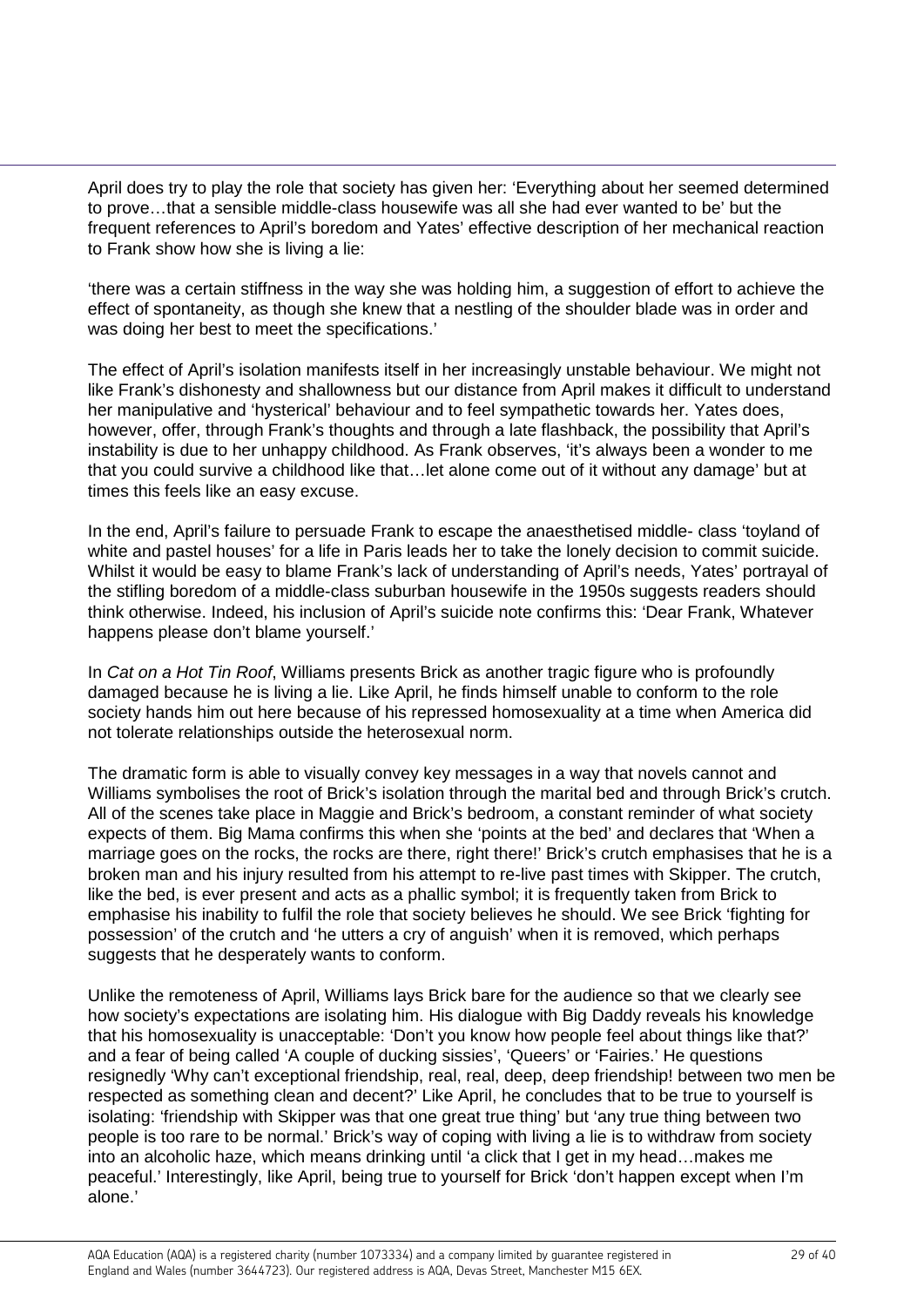Like Yates, Williams is commenting on the profound damage that can occur to individuals within an intolerant society and concludes that, as a result, 'mendacity is a system we live in.' Through Brick, he shows how repressing your true self is 'malignant and it's terminal' and, whilst Brick does not take the drastic step of suicide that April does, by the end of the play there is no resolution, only a further lie that Maggie is pregnant. Whilst readers and audiences today will recognise that attitudes to women and homosexuality specifically have become more tolerant since the 1950s, these texts still effectively convey the damaging nature of isolation which may occur as a result of intolerances in today's society.

## **Examiner commentary**

**AO1:** This is an assured response which offers a perceptive argument in relation to the task. The level of technical accuracy is mature and impressive; ideas are organised confidently with appropriate use of concepts and terminology.

**AO2:** The student's perceptive analysis and discussion throughout are supported by close reference to the text. The candidate shows an assured engagement with a range of ways in which meanings are shaped and discusses them with a clear personal 'voice'.

**AO3:** The topic of isolation is thoroughly explored in both texts. The student takes a central focus of isolation as a result of deviance from society's norms and discusses the resultant consequences with well-chosen examples.

**AO4:** The student makes perceptive connections between the texts and shows an awareness of isolation as a central issue in modern literature. The lack of comparison in substantial stretches of the first part of the response, however, precludes it from achieving full marks.

**AO5:** The student perceptively engages with a range of interpretations and shows an awareness of how the respective genres of prose and drama affect the ways in which isolation is presented.

Overall: 'Perceptive and assured'. This response seems to fit the Band 5 descriptors.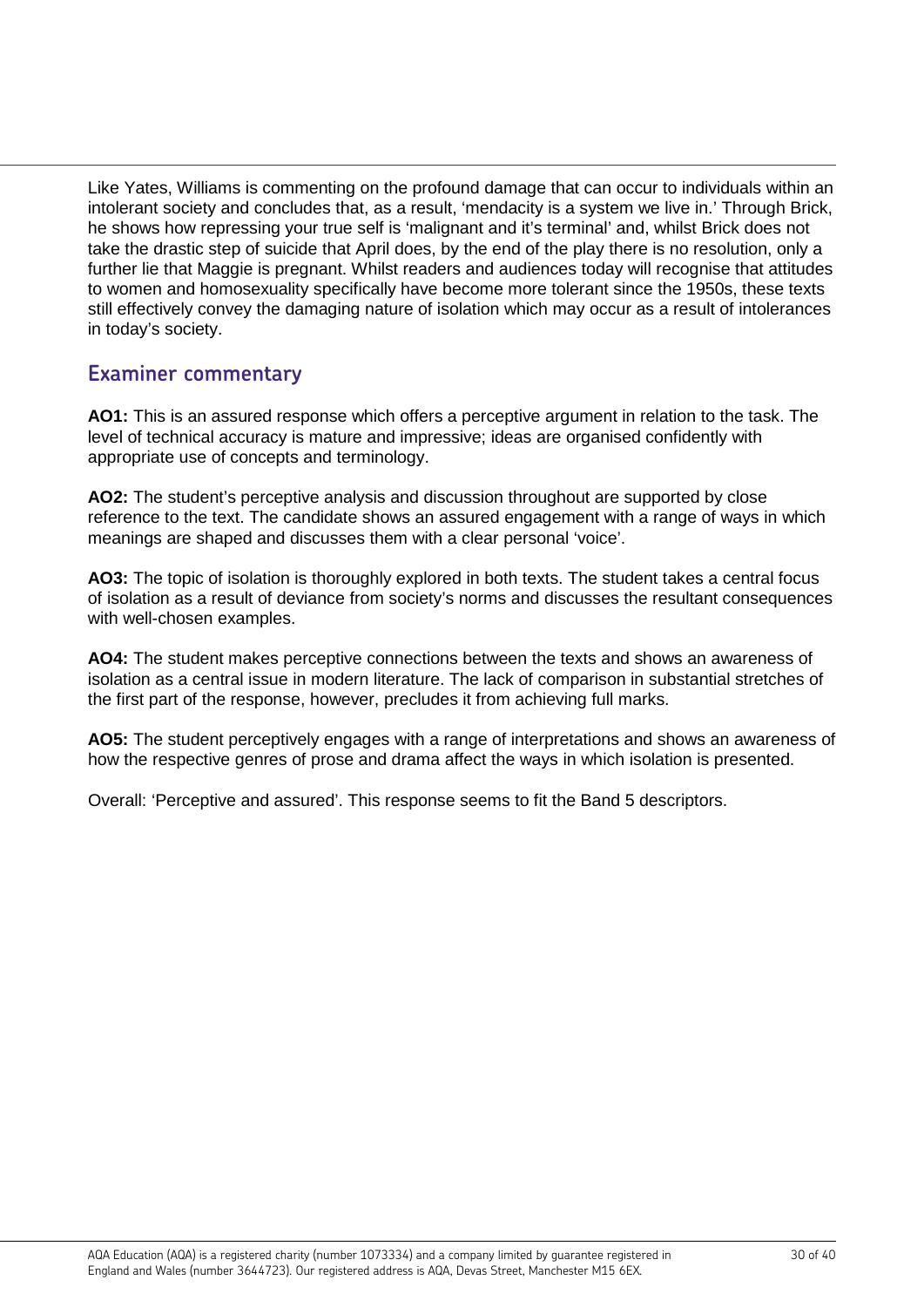# **Non-exam assessment: Independent critical study: texts across time**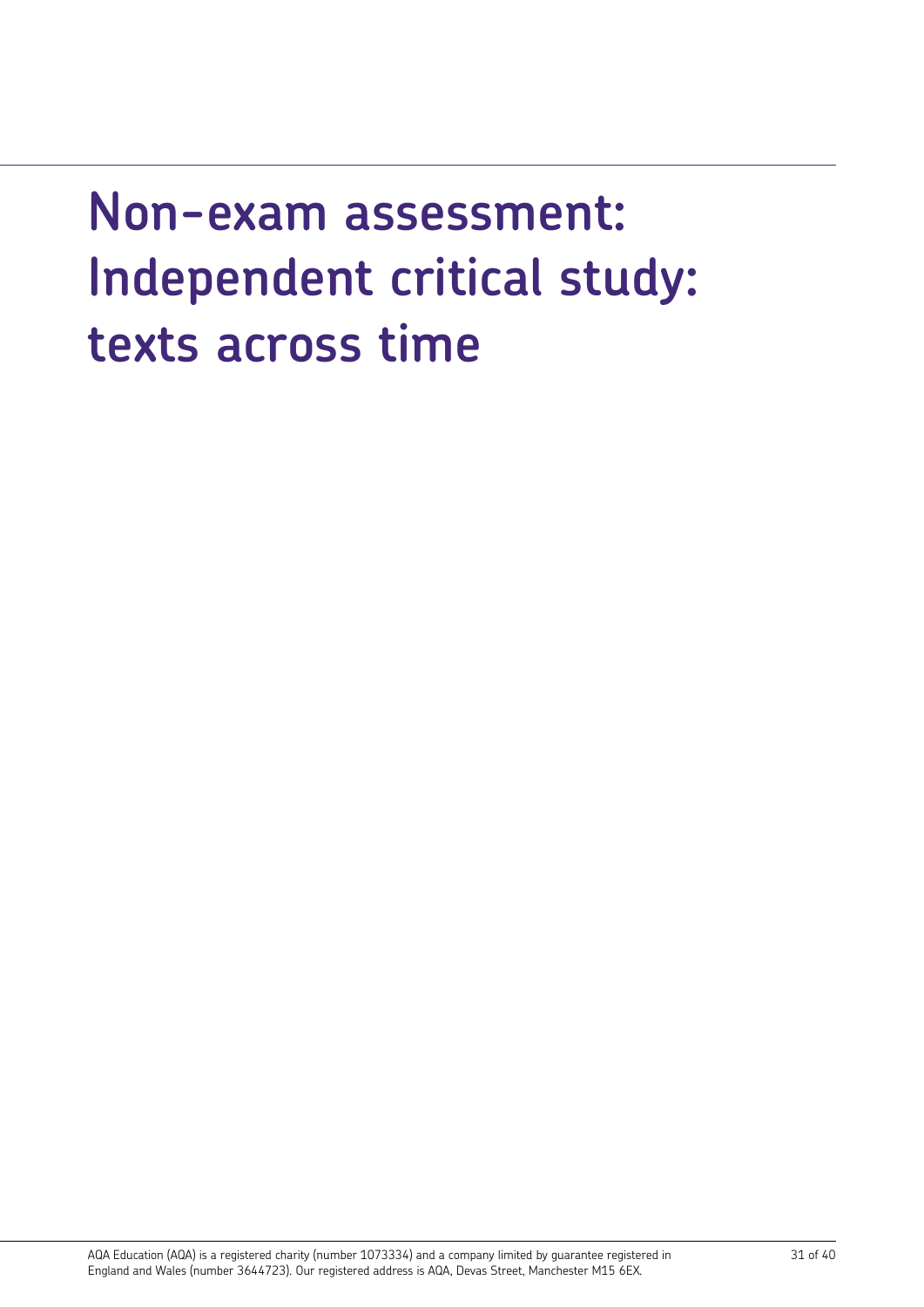## NEA: exemplar response

Compare and contrast the ways in which Elizabeth Gaskell and Henrik Ibsen present the relationships between Margaret Hale and John Thornton in *North and South* (1854-55) and Nora and Torvald Helmer in *A Doll's House* (1879).

Examine the view that, in both texts, 'the personal is political'.

## **Student response\***

Both *North and South* (1854-55) and *A Doll's House* (1879) present women living in patriarchal eras. In comparing Gaskell's novel about a woman who saves her husband-to-be from bankruptcy and ruin and Ibsen's 'well-made play' about a woman who once saved her husband's life but abandons him after he betrays her, I will look at how various readers and audiences might interpret them and how far they can be seen as having a wider political relevance from a feminist point of view.

Both Gaskell's '*Condition of England'* novel and Ibsen's '*Woman Question*' melodrama are set against a contemporary backdrop of massive social change. One interesting similarity between the texts is the way that the heroines' relationships with their fathers affect their marriages – which is what might be expected in a patriarchal society. In *North and South* Gaskell presents this as very positive; Mr Hale admires John Thornton and tells Margaret how he 'absolutely lived upon waterporridge for years' to support his mother and sister after 'his father speculated wildly, failed, and then killed himself' (p129). At this early stage in the novel, however, while Margaret admits this 'really is fine', she still argues it is 'a pity such a nature should be tainted by his position as a Milton manufacturer' (p129). Much later, when she gives Thornton her late father's books as a peace offering, the gift symbolises that the female southerner now understands the male northerner and therefore I interpret Gaskell's positive link here as being both personal and political. Towards the end of *A Doll's House*, however, Nora Helmer sees a negative link between her husband Torvald and her dead father when she has an epiphany about her past and present.

When Nora realises 'I was simply transferred from Papa's hands to yours ... You and Papa have committed a great sin against me. It is your fault that I have made nothing of my life' (p66), it is a key moment in the play. Although Torvald accuses Nora of being like her father in having 'no religion, no morality, and no sense of duty' (p62) Nora turns this around and says that actually it is Torvald who resembles him. Stephanie Forward interprets this moment of anagnorisis from a feminist perspective, as the moment Nora finally 'comes to see herself as an object moulded by her father and then by her husband' (1) and I agree with this; I think Nora's realisation that she has lived in a home that 'has been nothing but a playroom', treated as a 'doll wife, just as at home I was Papa's doll child' is both personally and politically the most important moment in the play (p67). But while Nora seems to reach an awareness of the power of men at the climax of the drama, walking out of her home to the famous stage sound effect of the slamming door, previously she showed a rather stereotypical naïve innocence about this which is very similar to Margaret's behaviour when she fails to realise the implications of her behaviour during the riot in *North and South*.

To a modern audience, Nora's comments about Torvald seem more like a crush or hero worship; by the time she insists to Kristine Linde that Torvald will want 'to take all the responsibility, all the blame' (p46) if he finds out about Krogstad in the middle of Act Two, from what we've already seen of him, this already seems very unlikely. Yet I think Gaskell presents Margaret's behaviour as even more deluded in the riot scene; 'She only thought how she could save him. She threw her arms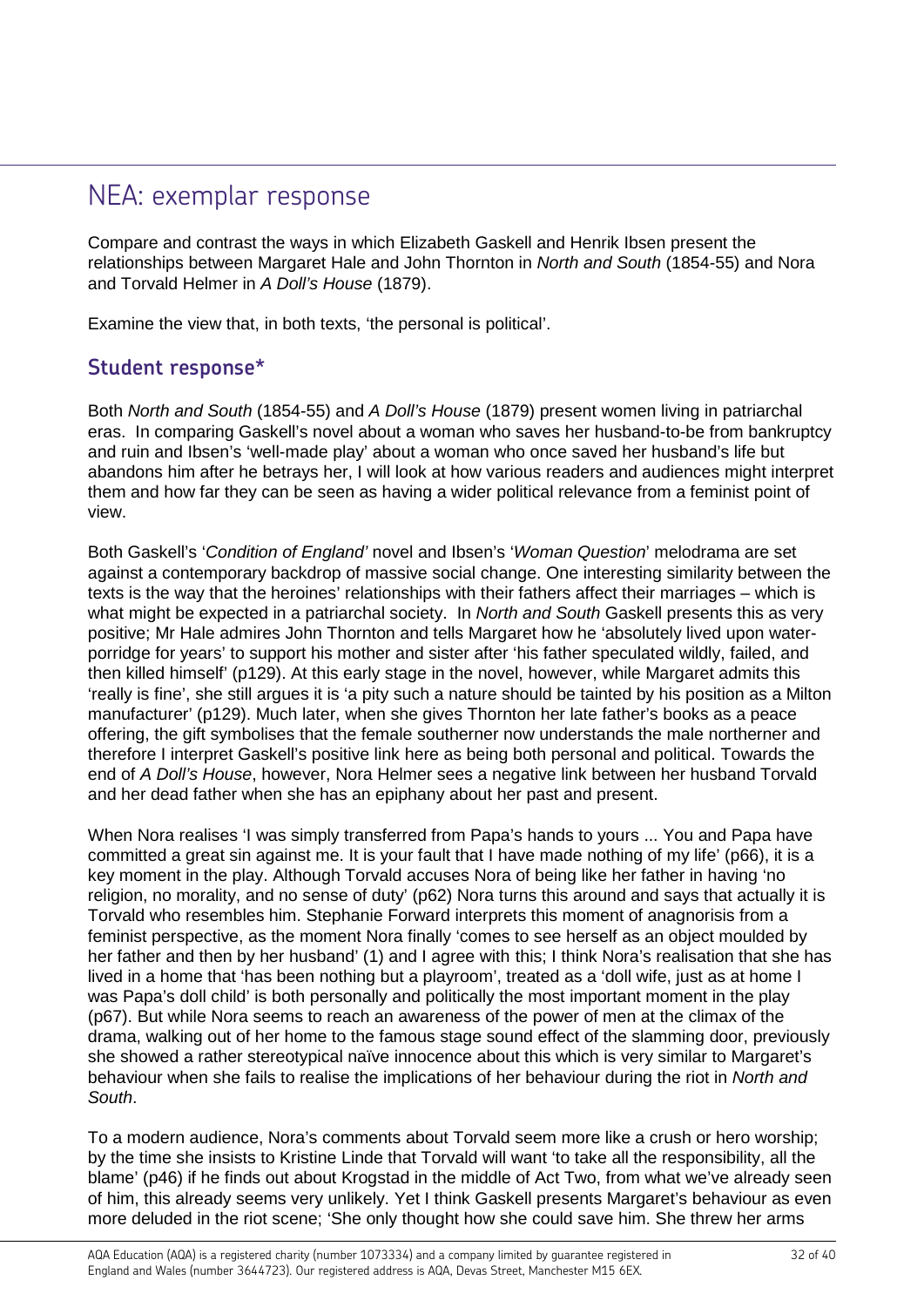around him; she made her body into a shield from the fierce people beyond … Then he unfolded his arms, and held her encircled in one for an instant' (p234-235). Such a public display of affection in the Victorian era would have risked Margaret's reputation, so she puts the safety of the man she loves over certain scandal. Gaskell presents this act as instinctive and spontaneous, led by subconscious desire; when Thornton honourably proposes afterwards, Margaret denies her love for him, claiming that 'It was only a natural instinct; any woman would have done just the same (p252).' But as she speaks, her body language reveals another story; 'In spite of herself — in defiance of her anger — the thick blushes came all over her face, and burnt into her very eyes' (p252). From a twenty-first century reader's point of view it looks like the narrator knows more than Margaret does, and Gaskell uses blushing to symbolise the heroine feeling forced to act like a perfect Victorian lady and deny her true feelings. This scene makes the personal context very political in terms of the wider context of the subjugation of women in the nineteenth century. In contrast to Margaret, however, underneath her public praise of her husband's honesty, talent and bravery, Nora Helmer understands him very well after eight years of marriage and has secretly protected him from knowing she saved his life. 'How painful and humiliating it would be for Torvald, with his manly independence, to know that he owed me anything! It would upset our mutual relations altogether; our beautiful happy home would no longer be what it is now' (p12). In spite of her surface lack of status as a middle-class woman, however, throughout *A Doll's House* Ibsen shows Nora running rings around Torvald, even using his patriarchal attitude to flatter him into giving Kristina Linde a job by saying she took 'a long journey in order to see you … she is frightfully anxious to work under some clever man, so as to perfect herself' (p17). Furthermore, in terms of structure, Ibsen allows the audience to see Nora partaking in low-level deception from the very beginning of the play, secretly buying macaroons when Torvald has specifically banned them. The stage directions describe her taking 'a packet … from her pocket' and eating one or two while going 'cautiously to her husband's door' (p1). The fact Torvald has forbidden them as they will 'ruin [her] teeth' shows how the 'doll-wife' role she has in their marriage follows directly on from her life with her father, as Torvald also treats her like a child. Perhaps Ibsen was challenging married couples in his original audience to compare their own relationship to the Helmers', to start a wider debate about the role of women in society as a whole. The treatment of women as simply men's possessions is a dominant theme in *A Doll's House* and Ibsen dramatises Nora's increasing fears for the survival of her marriage if Torvald ever finds out the truth about her ability to manage perfectly well without him.

In *North and South*, I find it very interesting that the context of production itself can be seen as both personal and political from a feminist point of view. Gaskell herself wanted to call the novel Margaret Hale, to stress the importance of the heroine, but she was overruled by Charles Dickens, the editor of the weekly magazine *Household Words* in which it was first published from September 1854 to January 1855. Dickens argued that *North and South* 'encompasses more and emphasises the opposition between people who are forced by circumstances to meet face to face', potentially seeing it as a sequel to his own industrial novel *Hard times*, which preceded it in the magazine (2). The episodic serial structure meant Gaskell had to include regular cliff-hangers like the mystery sub-plot of Margaret's brother Frederick, whose secret presence in Milton makes Thornton 'indulge[e] himself in the torture' of imagining Margaret with another man, and suffer 'savage, distrustful jealousy' (p351) until the union leader Nicholas Higgins tells him the truth. Gaskell's chosen form allows her to engineer a classic romantic 'happy ending', with Margaret taking control of her future. Because Thornton fears Henry Lennox is the 'right' man for Margaret even after the Frederick mistake is cleared up, Margaret has to negotiate her way through a patriarchal society by approaching the man she loves as if purely to strike a business deal, which then prompts him to propose a second time and bring about a classic romantic 'happy ending' entirely opposite to the climax of *A Doll's House*, in which Nora has to abandon her life as a wife and mother in order to be free.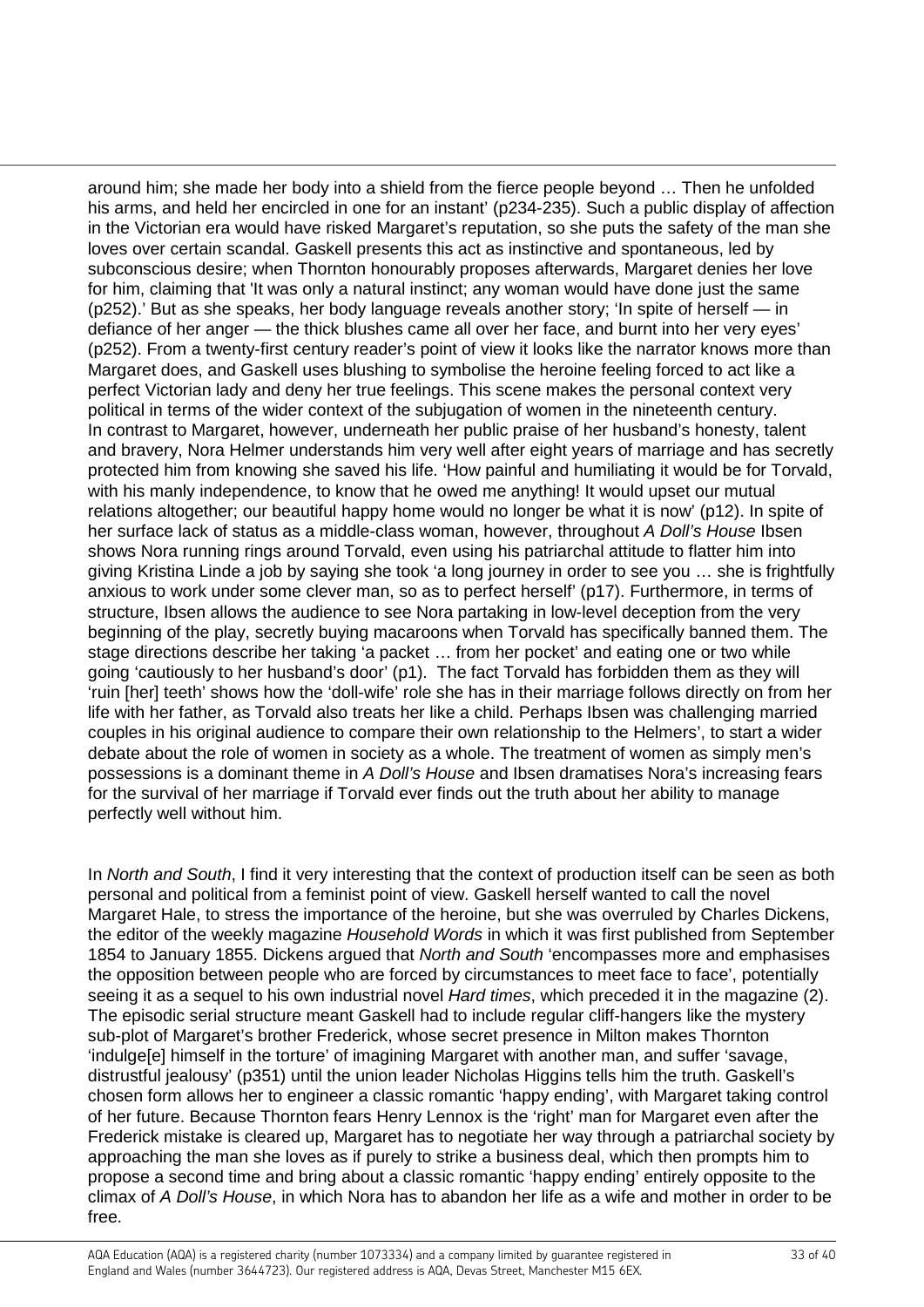Comparing the way these texts have been received from a feminist point of view, I think Gaskell faced criticism Ibsen never encountered. In 1934 Lord David Cecil claimed 'it would have been impossible for her … to have found a subject less suited to her talents' than the industrial conflict in *North and south* (3). Unlike Charlotte Brontë and George Eliot, who Cecil calls 'ugly, dynamic, childless, independent … eagles' within the 'placid dovecotes of Victorian womanhood', he stereotypes Gaskell as a ladylike domestic novelist; 'we only have to look at a portrait of [her], softeyed, beneath her charming veil, to see that she was a dove' (4). To me Cecil's stance seems dated and sexist; to call Gaskell a 'dove' reflects his belief that she is the wrong kind of female writer to tackle a 'masculine' subject based more on her personality than the actual text. Ironically, however, as Patsy Stoneman points out, while Cecil criticises Gaskell for not being domestic enough, male Marxist critics who see *North and South* as only worthwhile because it's about industrialisation and class conflict tend to write off the love story as basic 'feminine incompetence' (5). Gaskell gets unfairly slated from both sides, in my view. Coming from a feminist standpoint, I see the love story here – as with *A doll's house* - as just as important as the text's wider social issues and it is impossible to pick them apart. Although the political side of *North and south* has often been dismissed, with one critic patronisingly saying 'Gaskell's remedy for discontent … is a good long talk, preferably round a tea- table' (6), I see Margaret and Thornton's marriage as relevant not just to the 'separate spheres' Victorian gender debate but also to the gulf between what Victorian Prime Minister Benjamin Disraeli called 'The Two Nations'.

Moreover although Ibsen himself claimed that *A doll's house* was a humanist as opposed to a feminist text (7), I would argue that as with *North and south*, the central relationship raises big questions about how Victorian society was structured. From the time the play was first performed, women have always seen it as dramatising their experience; the suffragette Louie Bennett declared that 'more than any other modern writer [Ibsen] has proved himself a prophet and an apostle of the cause of women; no other … has shown more sympathetic comprehension of her nature and its latent powers' (8). In the end, what makes Nora so interesting is that she can be interpreted in many ways; as Ian Johnston notes, 'Nora is both triumphantly right and horribly wrong. She is free, brave, strong, and uncompromisingly herself and, at the same time, socially irresponsible, naïve, self-destructive, and destructive of others' (9). As Torvald cries, 'Before all else you are a wife and a mother' (p68); from a feminist point of view, Nora's personal rebellion against Torvald symbolises the oppression of all women within a patriarchal society.

In both texts, while the heroines act bravely to protect those they care about, they constantly make mistakes because they are working within a patriarchal context where rules are made by men, for men. In *North and south* Margaret refuses Thornton's Milton handshake because she is unaware of the Northern tradition; 'It was the frank familiar custom of the place; but Margaret was not prepared for it. She simply bowed her farewell; although the instant she saw the hand, half put out, quickly drawn back, she was sorry she had not been aware of the intention' (p127). This social error symbolises not just their personal differences but just how much of a fish out of water Margaret is in the North. The fact that a handshake can mean both a sign of peace and that a business deal has been settled shows how Margaret's rejection is not just of John Thornton, but the whole culture of Milton. This crisis can be linked to Nora's complete misreading of Torvald's likely reaction to discovering her links to Nils Krogstad. When Krogstad tells her Torvald will back down and give him back his job at the bank, Nora argues 'That he will never do!' (p44) Krogstad knows better, though; 'He will; I know him; he dare not protest' and this line of dialogue, structured into three definite short sections, makes him much more convincing (p44). Nora's mistake about Torvald's character foreshadows the end of her marriage when she finds out the truth.

Ibsen stated in his Notes for the Modern Tragedy that 'a woman cannot be herself in the society of the present day, which is an exclusively masculine society, with laws framed by men and with a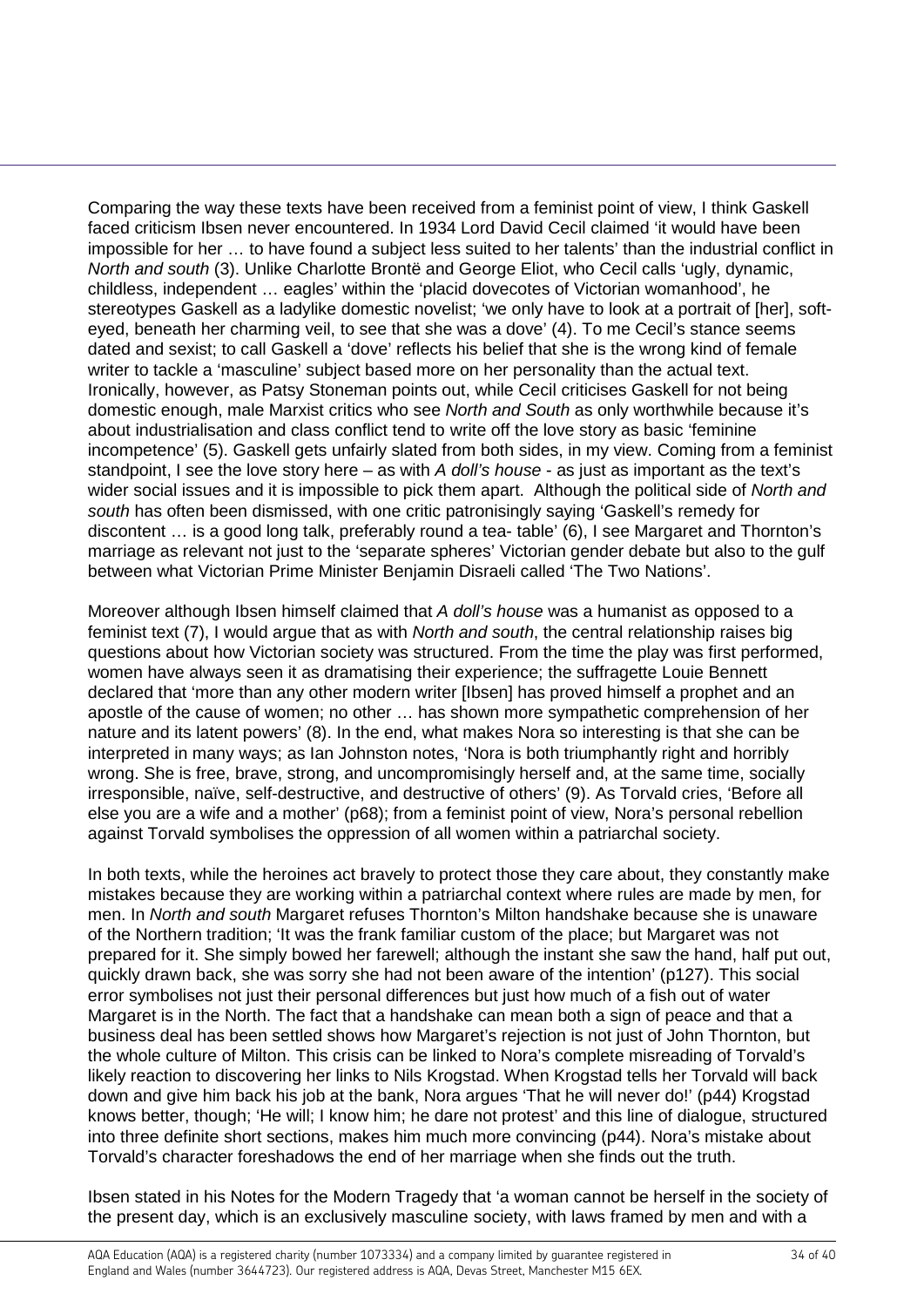judicial system that judges feminine conduct from a masculine point of view' (10). For me the most important link between John Thornton and Torvald Helmer is the way they represent public aspects of a patriarchal culture: business and the law. Following on from this, while Nora follows all the rules for a conventional 'Angel in the House', under the stress of being blackmailed she is driven to contemplate suicide; this shows how slim a woman's chances of survival could be in a maledominated world. Even Margaret's marriage to Thornton can be interpreted by a feminist reader as an unhappy ending; since the novel was published before the Married Women's Property Act of 1870, the only solution to Margaret's independence is to have her enter a legal contract that gives Thornton total control over her body, money and property. Finally I would like to argue that whereas Margaret saves Thornton from both lynching and bankruptcy and Nora willingly sacrifices everything 'to save [her] husband's life' (p23), their male counterparts struggle to compete with this bravery. Given Thornton's bankruptcy and Torvald's collapse, maybe it is not only women who struggle to survive in a patriarchal society where the personal is always political.

## Bibliography and references

#### A) Primary texts

Elizabeth *Gaskell North and South*, Penguin, 1970 Henrik Ibsen *A Doll's House*, Dover 1992

#### B) Secondary sources: books and articles

Stephanie Forward, '*A New World for Women?*' in *English Review*, April 2009, pp25-27 Patsy Stoneman, '*Will the real Mrs Gaskell please stand up?*' in *English Review*, February 1991, p36-40 en.wikipedia.org/wiki/North\_and\_South\_ (Gaskell\_novel)

#### C) Secondary sources: film and stage versions

Brian Percival (director) *North and South* (2004) BBC DVD David Thacker (director) *A Doll's House* (1992) BBC DVD Carrie Cracknell (director) *A Doll's House* (2013) Young Vic stage production

#### References

- 1. Stephanie Forward '*A New World for Women'* p26
- 2. en.wikipedia.org/wiki/North\_and\_South\_(Gaskell\_novel)
- 3. Patsy Stoneman '*The Real Mrs Gaskell*' p36
- 4. Patsy Stoneman '*The Real Mrs Gaskell*' p36
- 5. Patsy Stoneman '*The Real Mrs Gaskell*' p37
- 6. Patsy Stoneman '*The Real Mrs Gaskell*' p40
- 7. Stephanie Forward '*A New World for Women*' p25
- 8. Stephanie Forward '*A New World for Women*' p25
- 9. Stephanie Forward '*A New World for Women*' p27
- 10. Stephanie Forward '*A New World for Women*' p25

\*See Appendix A for moderator commentary for this response.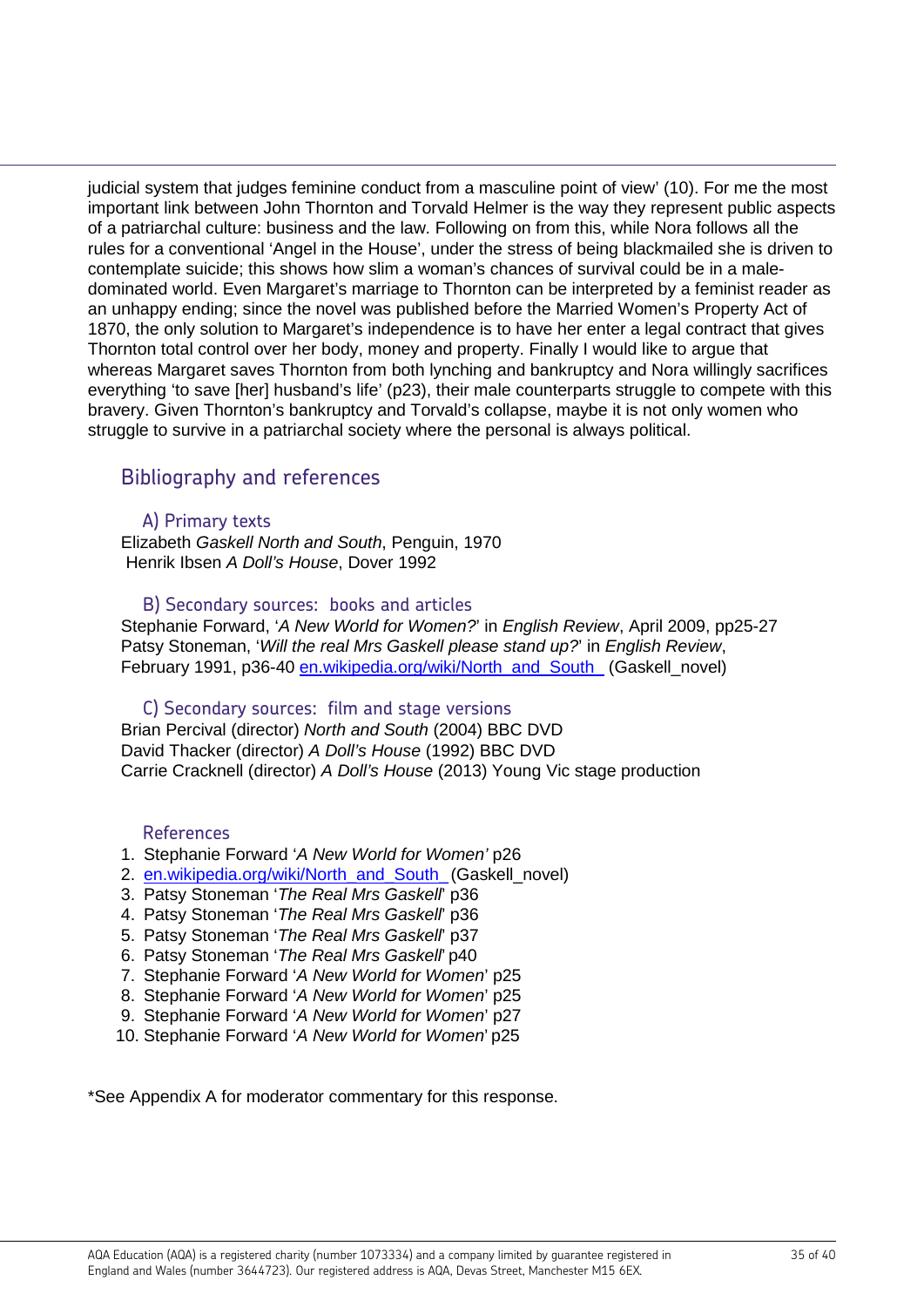# **Appendices**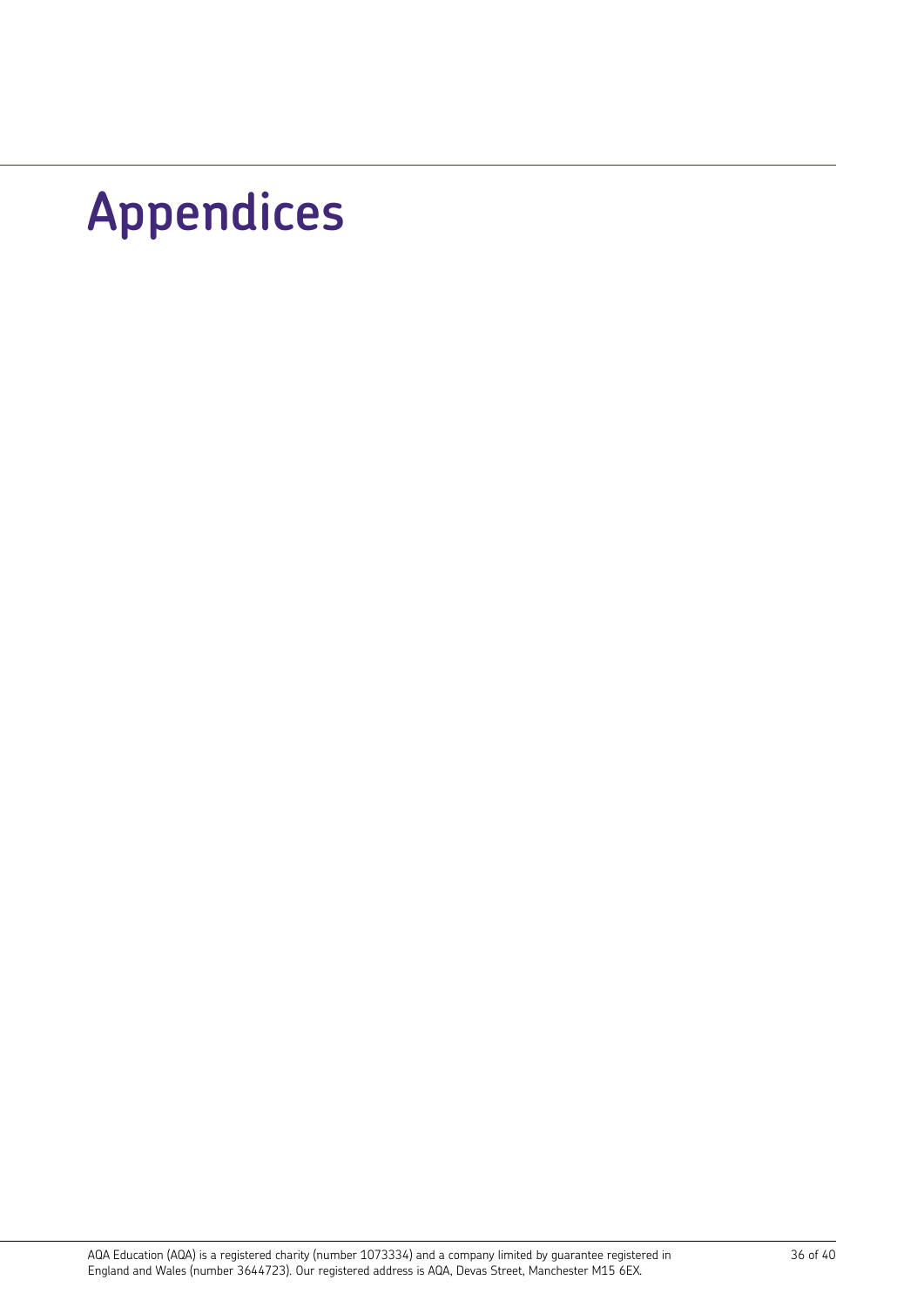## Appendix A:

## **NEA: Independent critical study: texts across time: exemplar response**

## **Moderator commentary**

## Text and task

The 'role of women' theme common to both chosen texts signals some contextual awareness around the opportunities for women in the nineteenth century. The comparison is framed around the key word present which explicitly invites the student to write about the different genres of her chosen texts and the authorial methods involved (AO2). The inclusion of a clear viewpoint - that 'the personal is political' - implies an awareness of the need to debate and engage with multiple readings and interpretations. The directive 'examine the view' should be familiar to the student from the wording of several component 2 examination questions, so should be taken as a clear invitation to debate this given opinion. These texts and this task should lead the student into some promising areas of study.

## Assessment objectives

As with all examined questions in components 1 and 2, component 3 assesses all assessment objectives.

**AO1:** This is an assured, well written academic essay which uses sophisticated terminology at times but remains clear and cohesive. Appropriate discourse markers help create the sense of an overarching argument and the texts are systematically and equally treated. The student rightly avoids cramming references to both into every paragraph in order to develop their argument, yet effective and original connections are clearly established as she moves fluently, consistently and relevantly between them. This is a confident and engaging essay which has a distinctive personal voice and never sacrifices clarity for a stylistic flourish.

**AO2:** A notable strength of this essay is that in applying AO2 to her chosen texts, the student does not work only on a lexical level. The student shows perceptive awareness that certain texts lend themselves to illustrating specific ways in which meanings are shaped particularly well, and makes the most of having chosen two texts which offer contrasting forms: a well-made play and a serially published novel. The student discusses symbolism with regard to the 'blushing' in *North and South* and references are well chosen and interesting. Among other structural issues discussed with close attention is the interpolated story of Frederick Hale. The student focuses astutely upon aspects of Ibsen's dramaturgy, such as the structural foreshadowing of Nora's hiding the macaroons from Torvald and, of course, the final door slam, but she also looks closely at Krogstad's dialogue and Nora's speeches. This is assured and impressive work.

**AO3:** This student chooses their contexts carefully, showing detailed knowledge and a perceptive understanding of the significance of contexts of production, reception, culture, society, history and genre. The student threads these aspects through their essay with verve and confidence, assessing their impact thoughtfully; nothing here seems artificially 'bolted-on'. The student looks at unusual and worthwhile issues such as Dickens's editorial interventions with regard to *North and South* and the extent to which Ibsen's denial of having taken a 'feminist' approach stands up to scrutiny, as well as more mainstream – but still very valuable - contextual matters such as the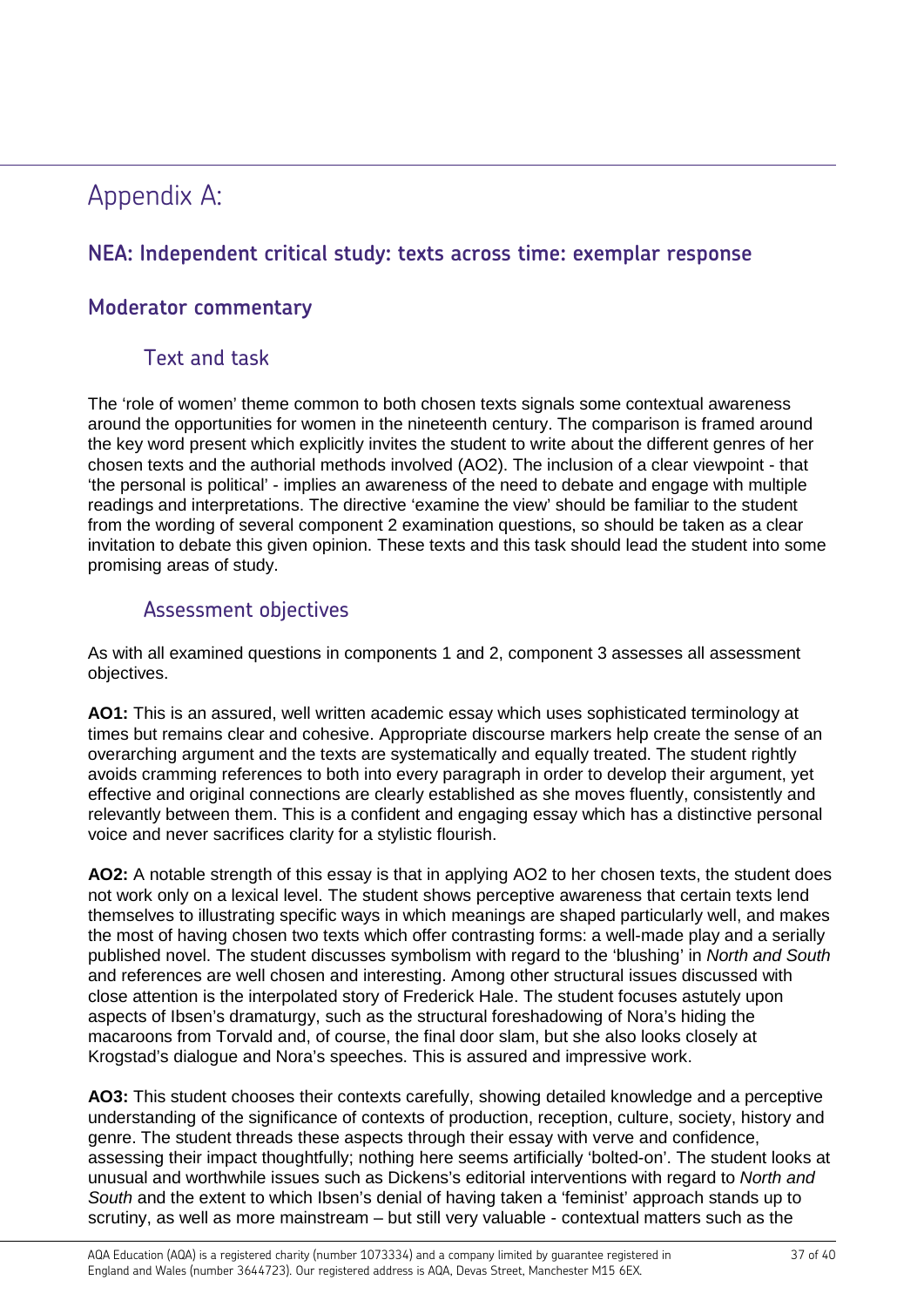'separate spheres' Victorian gender debate and the social issues encapsulated in Disraeli's idea of the 'Two Nations'.

**AO4:** The student perceptively explores several connections between the texts around narrative, genre and critical reception as she selectively interweaves their chosen texts in an even-handed and well-balanced manner.

**AO5:** The student confidently engages with the views of some named critics (Forward, Johnston, Stoneman and, very engagingly, Lord David Cecil) to push forward their own argument. It is this keen ability to perceptively engage with other ways of reading texts – from a Marxist, feminist, dominant and/or oppositional point of view – which perhaps most impresses here. This student shows an ambitious and conceptualised alertness to the idea of different possible readings over time with regard to each of her chosen texts, evaluates these interpretations in detail and with obvious relish, and uses them as a steppingstone into the development of an interesting and persuasive personal overview.

### Summary

We have the following evidence with which to assess this student's performance:

- a clear introduction which successfully orientates the reader and explains the choice of texts
- an argument built around key words identified in task
- a coherent, consistent, conceptualised and comparative argument about two vivid and interesting female characters, the men they marry and the societies in which they live
- confident and fluent movement around both texts to support the argument, with wellselected connections not based on a simplistic chronological, descriptive or narrative approach
- apposite quotations embedded and adapted to the student's own syntax and required meaning
- a wide range of effective comparisons and contrasts built around the methods used by Gaskell and Ibsen, with explicit attention paid to the ways that meanings are shaped in each text
- a keen awareness of the possibility of reading texts in different ways and a willingness to engage in debate and venture strong personal opinions and counter-arguments (eg Margaret's marriage to Thornton being a potentially unhappy ending)
- close and perceptive engagement with an impressive range of critical views and theoretical perspectives
- a conclusion which effectively summarises and consolidates the student's overview of their chosen texts, expressed with a confident sense of personal engagement
- a deftly structured argument well within the permitted 2,500 words
- a wholly appropriate reference and bibliography section which shows the student's genuine commitment to exploring a range of different interpretations of their chosen texts.

This essay demonstrates all the qualities typical of a strong Band 5 response.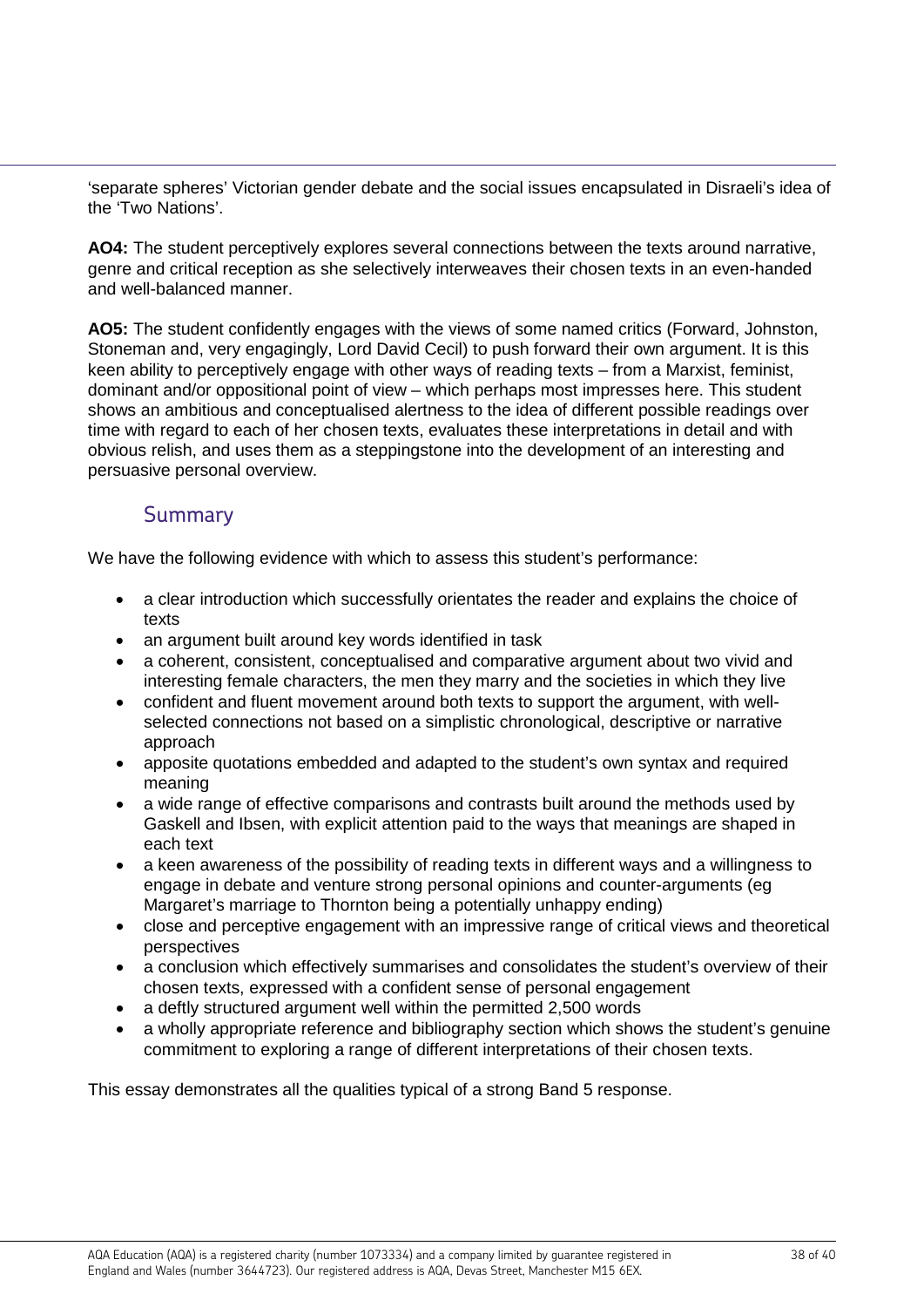# Notes